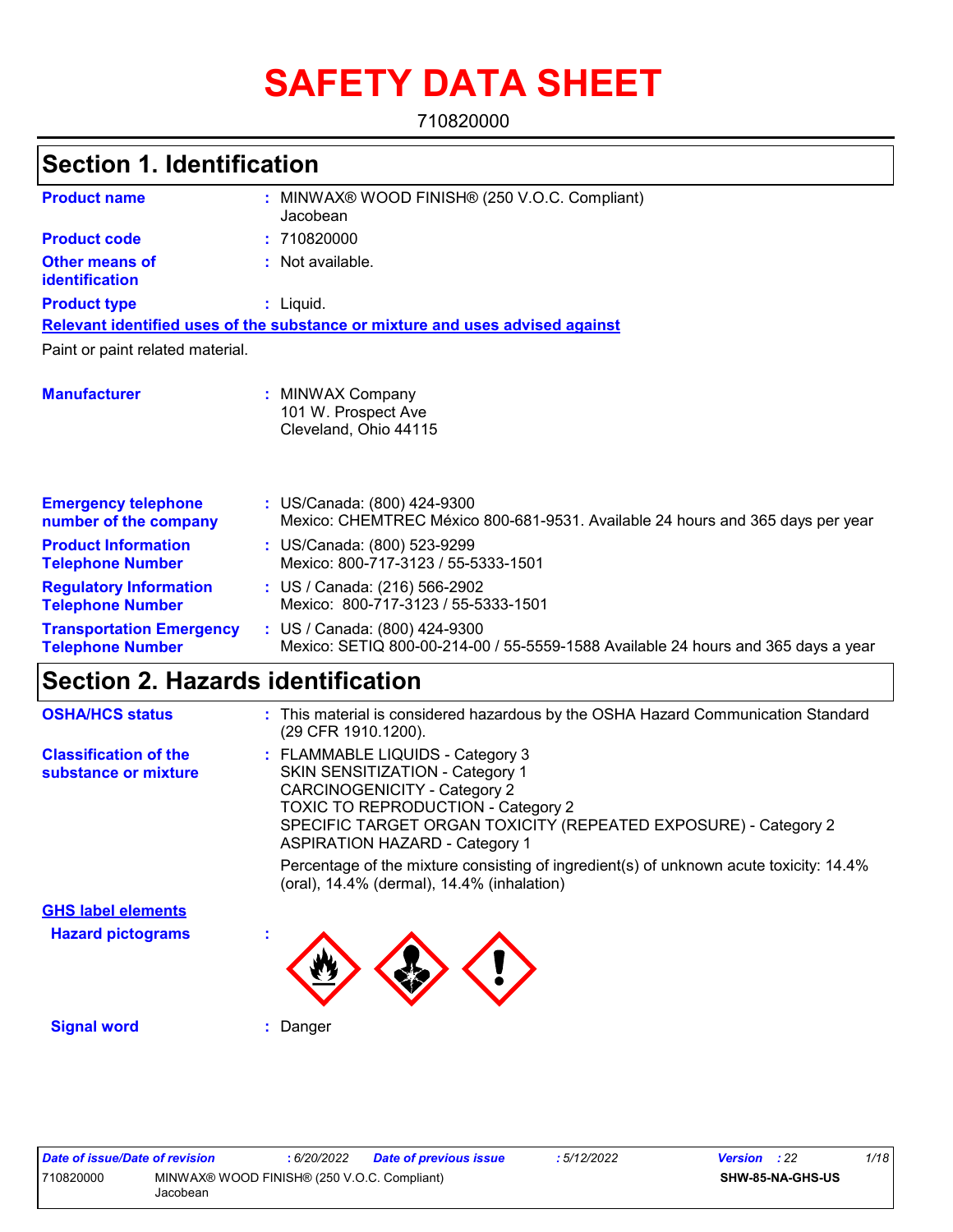## **Section 2. Hazards identification**

| <b>Hazard statements</b>                   | : Flammable liquid and vapor.<br>May be fatal if swallowed and enters airways.                                                                                                                                                                                                                                                                                                                                                                                                                                                                                                  |
|--------------------------------------------|---------------------------------------------------------------------------------------------------------------------------------------------------------------------------------------------------------------------------------------------------------------------------------------------------------------------------------------------------------------------------------------------------------------------------------------------------------------------------------------------------------------------------------------------------------------------------------|
|                                            | May cause an allergic skin reaction.                                                                                                                                                                                                                                                                                                                                                                                                                                                                                                                                            |
|                                            | Suspected of causing cancer.                                                                                                                                                                                                                                                                                                                                                                                                                                                                                                                                                    |
|                                            | Suspected of damaging fertility or the unborn child.                                                                                                                                                                                                                                                                                                                                                                                                                                                                                                                            |
|                                            | May cause damage to organs through prolonged or repeated exposure.                                                                                                                                                                                                                                                                                                                                                                                                                                                                                                              |
| <b>Precautionary statements</b>            |                                                                                                                                                                                                                                                                                                                                                                                                                                                                                                                                                                                 |
| <b>General</b>                             | : Read label before use. Keep out of reach of children. If medical advice is needed,<br>have product container or label at hand.                                                                                                                                                                                                                                                                                                                                                                                                                                                |
| <b>Prevention</b>                          | Obtain special instructions before use. Do not handle until all safety precautions have<br>÷.<br>been read and understood. Wear protective gloves, protective clothing and eye or face<br>protection. Keep away from heat, hot surfaces, sparks, open flames and other ignition<br>sources. No smoking. Use explosion-proof electrical, ventilating or lighting equipment.<br>Use non-sparking tools. Take action to prevent static discharges. Keep container<br>tightly closed. Do not breathe vapor. Contaminated work clothing must not be allowed<br>out of the workplace. |
| <b>Response</b>                            | : IF exposed or concerned: Get medical advice or attention. IF SWALLOWED:<br>Immediately call a POISON CENTER or doctor. Do NOT induce vomiting. IF ON SKIN<br>(or hair): Take off immediately all contaminated clothing. Rinse skin with water. Wash<br>contaminated clothing before reuse. IF ON SKIN: Wash with plenty of water. If skin<br>irritation or rash occurs: Get medical advice or attention.                                                                                                                                                                      |
| <b>Storage</b>                             | : Store locked up. Store in a well-ventilated place. Keep cool.                                                                                                                                                                                                                                                                                                                                                                                                                                                                                                                 |
| <b>Disposal</b>                            | : Dispose of contents and container in accordance with all local, regional, national and<br>international regulations.                                                                                                                                                                                                                                                                                                                                                                                                                                                          |
| <b>Supplemental label</b><br>elements      | DELAYED EFFECTS FROM LONG TERM OVEREXPOSURE. Contains solvents which<br>can cause permanent brain and nervous system damage. Intentional misuse by<br>deliberately concentrating and inhaling the contents can be harmful or fatal. WARNING:<br>This product contains chemicals known to the State of California to cause cancer and<br>birth defects or other reproductive harm.                                                                                                                                                                                               |
|                                            | This product contains a Significant New Use Rule (SNUR) Chemical. Do not allow this<br>product to enter drains, sewers, wastewater treatment systems, groundwater, streams,<br>lakes or ponds. See Environmental Data Sheet (EDS) for additional details.                                                                                                                                                                                                                                                                                                                       |
|                                            | Please refer to the SDS for additional information. Keep out of reach of children. Do not<br>transfer contents to other containers for storage.                                                                                                                                                                                                                                                                                                                                                                                                                                 |
| <b>Hazards not otherwise</b><br>classified | : DANGER: Rags, steel wool, other waste soaked with this product, and sanding residue<br>may spontaneously catch fire if improperly discarded. Immediately place rags, steel<br>wool, other waste soaked with this product, and sanding residue in a sealed, water-filled,<br>metal container. Dispose of in accordance with local fire regulations.                                                                                                                                                                                                                            |

# **Section 3. Composition/information on ingredients**

| Substance/mixture                              | : Mixture        |
|------------------------------------------------|------------------|
| <b>Other means of</b><br><b>identification</b> | : Not available. |

#### **CAS number/other identifiers**

| <b>Ingredient name</b>                |                                             | % by weight | <b>CAS number</b>           |
|---------------------------------------|---------------------------------------------|-------------|-----------------------------|
| Heavy Naphthenic Petroleum Oil        |                                             | l≥25 - ≤50  | 64742-52-5                  |
| Aliphatic Solvent                     |                                             | 16≥ - 10≤ا  | 64742-47-8                  |
| Light Aliphatic Hydrocarbon           |                                             | ≤3          | 64742-47-8                  |
| Light Aromatic Hydrocarbons           |                                             | <1          | 64742-95-6                  |
| Xylene, mixed isomers                 |                                             | <1          | 1330-20-7                   |
| trimethylbenzene                      |                                             | <1          | 25551-13-7                  |
| Carbon Black                          |                                             | ≤1          | 1333-86-4                   |
| Methyl Ethyl Ketoxime                 |                                             | l≤0.3       | 96-29-7                     |
| <b>Date of issue/Date of revision</b> | <b>Date of previous issue</b><br>:6/20/2022 | :5/12/2022  | 2/18<br><b>Version</b> : 22 |
| 710820000<br>Jacobean                 | MINWAX® WOOD FINISH® (250 V.O.C. Compliant) |             | SHW-85-NA-GHS-US            |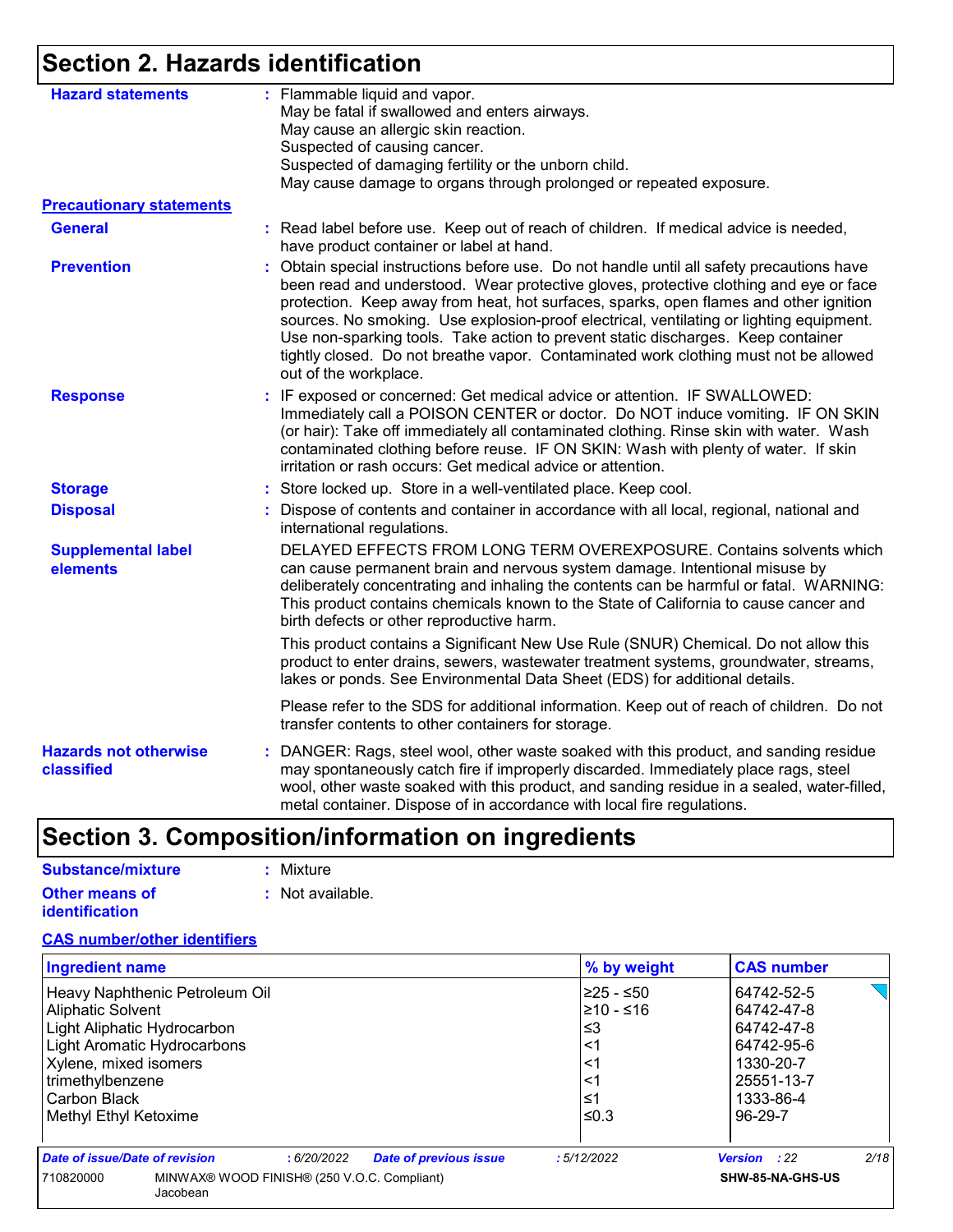### **Section 3. Composition/information on ingredients**

| 1,3,5-Trimethylbenzene               | l≤0.3      | 108-67-8   |
|--------------------------------------|------------|------------|
| $1,2,4$ -Trimethylbenzene            | l≤0.3      | 95-63-6    |
| Hydrotreated Heavy Petroleum Naphtha | l≤0.3      | 64742-48-9 |
| Zirconium 2-Ethylhexanoate           | l≤0.3      | 22464-99-9 |
| Lt. Aliphatic Hydrocarbon Solvent    | $\leq 0.3$ | 64742-89-8 |
|                                      |            |            |

Any concentration shown as a range is to protect confidentiality or is due to batch variation.

**There are no additional ingredients present which, within the current knowledge of the supplier and in the concentrations applicable, are classified and hence require reporting in this section.**

**Occupational exposure limits, if available, are listed in Section 8.**

### **Section 4. First aid measures**

#### **Description of necessary first aid measures**

| <b>Eye contact</b>  | : Immediately flush eyes with plenty of water, occasionally lifting the upper and lower<br>eyelids. Check for and remove any contact lenses. Continue to rinse for at least 10<br>minutes. Get medical attention.                                                                                                                                                                                                                                                                                                                                                                                                                                                                                                                                       |
|---------------------|---------------------------------------------------------------------------------------------------------------------------------------------------------------------------------------------------------------------------------------------------------------------------------------------------------------------------------------------------------------------------------------------------------------------------------------------------------------------------------------------------------------------------------------------------------------------------------------------------------------------------------------------------------------------------------------------------------------------------------------------------------|
| <b>Inhalation</b>   | : Remove victim to fresh air and keep at rest in a position comfortable for breathing. If<br>not breathing, if breathing is irregular or if respiratory arrest occurs, provide artificial<br>respiration or oxygen by trained personnel. It may be dangerous to the person providing<br>aid to give mouth-to-mouth resuscitation. Get medical attention. If unconscious, place<br>in recovery position and get medical attention immediately. Maintain an open airway.<br>Loosen tight clothing such as a collar, tie, belt or waistband.                                                                                                                                                                                                               |
| <b>Skin contact</b> | : Wash with plenty of soap and water. Remove contaminated clothing and shoes. Wash<br>contaminated clothing thoroughly with water before removing it, or wear gloves.<br>Continue to rinse for at least 10 minutes. Get medical attention. In the event of any<br>complaints or symptoms, avoid further exposure. Wash clothing before reuse. Clean<br>shoes thoroughly before reuse.                                                                                                                                                                                                                                                                                                                                                                   |
| <b>Ingestion</b>    | : Get medical attention immediately. Call a poison center or physician. Wash out mouth<br>with water. Remove dentures if any. If material has been swallowed and the exposed<br>person is conscious, give small quantities of water to drink. Stop if the exposed person<br>feels sick as vomiting may be dangerous. Aspiration hazard if swallowed. Can enter<br>lungs and cause damage. Do not induce vomiting. If vomiting occurs, the head should<br>be kept low so that vomit does not enter the lungs. Never give anything by mouth to an<br>unconscious person. If unconscious, place in recovery position and get medical<br>attention immediately. Maintain an open airway. Loosen tight clothing such as a collar,<br>tie, belt or waistband. |

#### **Most important symptoms/effects, acute and delayed**

| <b>Potential acute health effects</b> |                                                                                                                             |
|---------------------------------------|-----------------------------------------------------------------------------------------------------------------------------|
| <b>Eye contact</b>                    | : No known significant effects or critical hazards.                                                                         |
| <b>Inhalation</b>                     | : No known significant effects or critical hazards.                                                                         |
| <b>Skin contact</b>                   | : May cause an allergic skin reaction.                                                                                      |
| <b>Ingestion</b>                      | : May be fatal if swallowed and enters airways.                                                                             |
| Over-exposure signs/symptoms          |                                                                                                                             |
| <b>Eye contact</b>                    | : No specific data.                                                                                                         |
| <b>Inhalation</b>                     | : Adverse symptoms may include the following:<br>reduced fetal weight<br>increase in fetal deaths<br>skeletal malformations |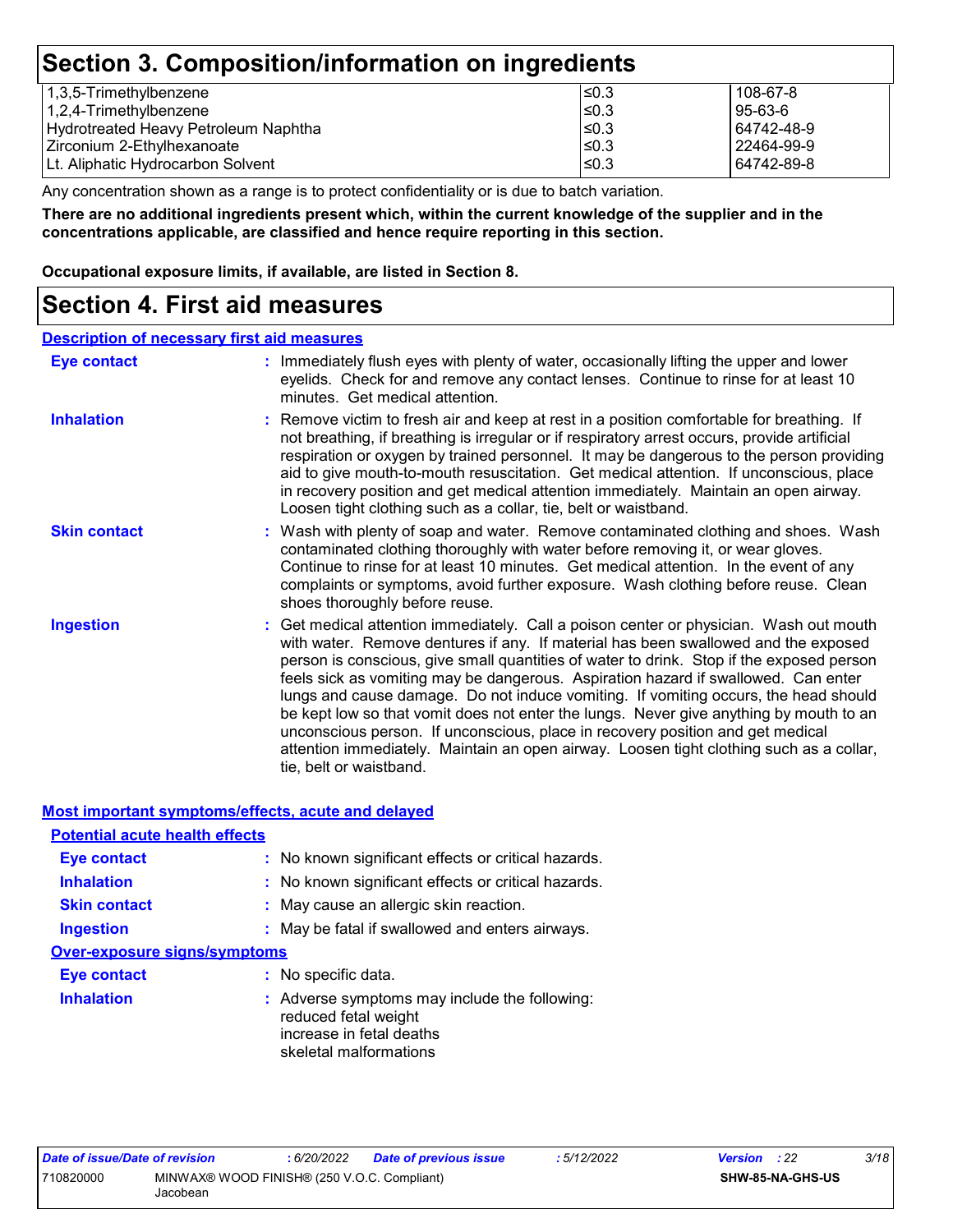## **Section 4. First aid measures**

| <b>Skin contact</b>               | : Adverse symptoms may include the following:<br>irritation<br>redness<br>reduced fetal weight<br>increase in fetal deaths<br>skeletal malformations                                                                                                                  |
|-----------------------------------|-----------------------------------------------------------------------------------------------------------------------------------------------------------------------------------------------------------------------------------------------------------------------|
| <b>Ingestion</b>                  | : Adverse symptoms may include the following:<br>nausea or vomiting<br>reduced fetal weight<br>increase in fetal deaths<br>skeletal malformations                                                                                                                     |
|                                   | Indication of immediate medical attention and special treatment needed, if necessary                                                                                                                                                                                  |
| Notes to physician                | : Treat symptomatically. Contact poison treatment specialist immediately if large<br>quantities have been ingested or inhaled.                                                                                                                                        |
| <b>Specific treatments</b>        | : No specific treatment.                                                                                                                                                                                                                                              |
| <b>Protection of first-aiders</b> | : No action shall be taken involving any personal risk or without suitable training. It may<br>be dangerous to the person providing aid to give mouth-to-mouth resuscitation. Wash<br>contaminated clothing thoroughly with water before removing it, or wear gloves. |

**See toxicological information (Section 11)**

### **Section 5. Fire-fighting measures**

| <b>Extinguishing media</b>                               |                                                                                                                                                                                                                                                                                                                                                                                                                          |
|----------------------------------------------------------|--------------------------------------------------------------------------------------------------------------------------------------------------------------------------------------------------------------------------------------------------------------------------------------------------------------------------------------------------------------------------------------------------------------------------|
| <b>Suitable extinguishing</b><br>media                   | : Use dry chemical, $CO2$ , water spray (fog) or foam.                                                                                                                                                                                                                                                                                                                                                                   |
| <b>Unsuitable extinguishing</b><br>media                 | : Do not use water jet.                                                                                                                                                                                                                                                                                                                                                                                                  |
| <b>Specific hazards arising</b><br>from the chemical     | : Flammable liquid and vapor. Runoff to sewer may create fire or explosion hazard. In a<br>fire or if heated, a pressure increase will occur and the container may burst, with the risk<br>of a subsequent explosion. The vapor/gas is heavier than air and will spread along the<br>ground. Vapors may accumulate in low or confined areas or travel a considerable<br>distance to a source of ignition and flash back. |
| <b>Hazardous thermal</b><br>decomposition products       | : Decomposition products may include the following materials:<br>carbon dioxide<br>carbon monoxide                                                                                                                                                                                                                                                                                                                       |
| <b>Special protective actions</b><br>for fire-fighters   | : Promptly isolate the scene by removing all persons from the vicinity of the incident if<br>there is a fire. No action shall be taken involving any personal risk or without suitable<br>training. Move containers from fire area if this can be done without risk. Use water<br>spray to keep fire-exposed containers cool.                                                                                            |
| <b>Special protective</b><br>equipment for fire-fighters | : Fire-fighters should wear appropriate protective equipment and self-contained breathing<br>apparatus (SCBA) with a full face-piece operated in positive pressure mode.                                                                                                                                                                                                                                                 |

### **Section 6. Accidental release measures**

#### **Personal precautions, protective equipment and emergency procedures**

| For non-emergency<br>personnel | : No action shall be taken involving any personal risk or without suitable training.<br>Evacuate surrounding areas. Keep unnecessary and unprotected personnel from<br>entering. Do not touch or walk through spilled material. Shut off all ignition sources.<br>No flares, smoking or flames in hazard area. Avoid breathing vapor or mist. Provide<br>adequate ventilation. Wear appropriate respirator when ventilation is inadequate. Put |
|--------------------------------|------------------------------------------------------------------------------------------------------------------------------------------------------------------------------------------------------------------------------------------------------------------------------------------------------------------------------------------------------------------------------------------------------------------------------------------------|
|                                | on appropriate personal protective equipment.                                                                                                                                                                                                                                                                                                                                                                                                  |
|                                | $\cdot$ $\cdot$ $\sim$ $\cdot$<br>$\sim$ $\sim$<br>---------                                                                                                                                                                                                                                                                                                                                                                                   |

| Date of issue/Date of revision |                                                         | 6/20/2022 | <b>Date of previous issue</b> | 5/12/2022 | <b>Version</b> : 22 |                  | 4/18 |
|--------------------------------|---------------------------------------------------------|-----------|-------------------------------|-----------|---------------------|------------------|------|
| 710820000                      | MINWAX® WOOD FINISH® (250 V.O.C. Compliant)<br>Jacobean |           |                               |           |                     | SHW-85-NA-GHS-US |      |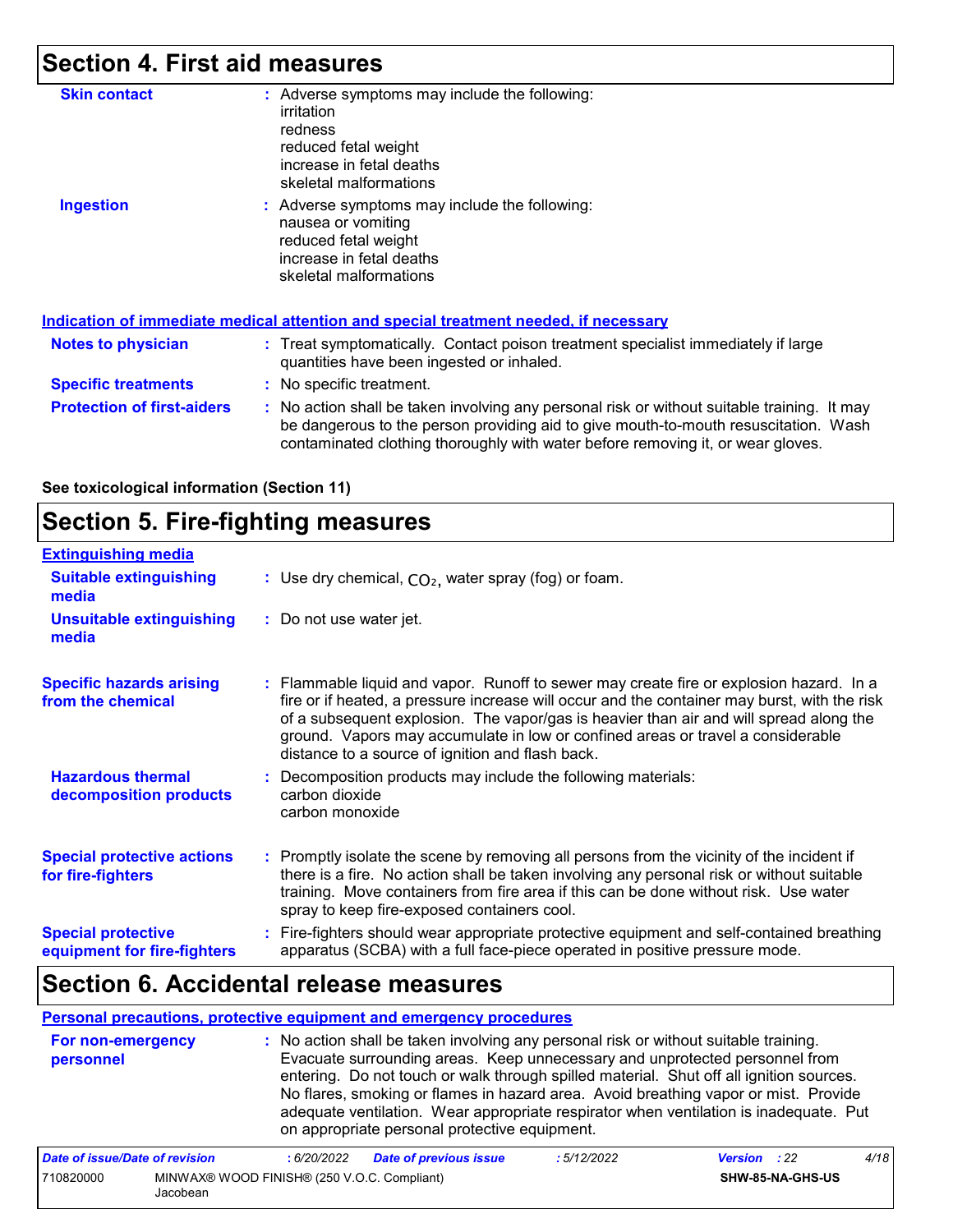### **Section 6. Accidental release measures**

| For emergency responders                                     |  | If specialized clothing is required to deal with the spillage, take note of any information in<br>Section 8 on suitable and unsuitable materials. See also the information in "For non-<br>emergency personnel".                                                                                                                                                                                                                                                                                                                                                                                                                                                                                                                                                   |
|--------------------------------------------------------------|--|--------------------------------------------------------------------------------------------------------------------------------------------------------------------------------------------------------------------------------------------------------------------------------------------------------------------------------------------------------------------------------------------------------------------------------------------------------------------------------------------------------------------------------------------------------------------------------------------------------------------------------------------------------------------------------------------------------------------------------------------------------------------|
| <b>Environmental precautions</b>                             |  | : This product contains a Significant New Use Rule (SNUR) Chemical. Do not allow<br>this product to enter drains, sewers, wastewater treatment systems, groundwater,<br>streams, lakes or ponds. See Environmental Data Sheet (EDS) for additional<br>details.                                                                                                                                                                                                                                                                                                                                                                                                                                                                                                     |
|                                                              |  | Avoid dispersal of spilled material and runoff and contact with soil, waterways, drains<br>and sewers. Inform the relevant authorities if the product has caused environmental<br>pollution (sewers, waterways, soil or air).                                                                                                                                                                                                                                                                                                                                                                                                                                                                                                                                      |
| <b>Methods and materials for containment and cleaning up</b> |  |                                                                                                                                                                                                                                                                                                                                                                                                                                                                                                                                                                                                                                                                                                                                                                    |
| <b>Small spill</b>                                           |  | : Stop leak if without risk. Move containers from spill area. Use spark-proof tools and<br>explosion-proof equipment. Dilute with water and mop up if water-soluble. Alternatively,<br>or if water-insoluble, absorb with an inert dry material and place in an appropriate waste<br>disposal container. Dispose of via a licensed waste disposal contractor.                                                                                                                                                                                                                                                                                                                                                                                                      |
| <b>Large spill</b>                                           |  | Stop leak if without risk. Move containers from spill area. Use spark-proof tools and<br>explosion-proof equipment. Approach release from upwind. Prevent entry into sewers,<br>water courses, basements or confined areas. Wash spillages into an effluent treatment<br>plant or proceed as follows. Contain and collect spillage with non-combustible,<br>absorbent material e.g. sand, earth, vermiculite or diatomaceous earth and place in<br>container for disposal according to local regulations (see Section 13). Dispose of via a<br>licensed waste disposal contractor. Contaminated absorbent material may pose the<br>same hazard as the spilled product. Note: see Section 1 for emergency contact<br>information and Section 13 for waste disposal. |

# **Section 7. Handling and storage**

Jacobean

| <b>Precautions for safe handling</b>                                             |                                                                                                                                                                                                                                                                                                                                                                                                                                                                                                                                                                                                                                                                                                                                                                                                                                                                                                                                                                                                                                                                                                                                                                      |                      |
|----------------------------------------------------------------------------------|----------------------------------------------------------------------------------------------------------------------------------------------------------------------------------------------------------------------------------------------------------------------------------------------------------------------------------------------------------------------------------------------------------------------------------------------------------------------------------------------------------------------------------------------------------------------------------------------------------------------------------------------------------------------------------------------------------------------------------------------------------------------------------------------------------------------------------------------------------------------------------------------------------------------------------------------------------------------------------------------------------------------------------------------------------------------------------------------------------------------------------------------------------------------|----------------------|
| <b>Protective measures</b>                                                       | : Put on appropriate personal protective equipment (see Section 8). Persons with a<br>history of skin sensitization problems should not be employed in any process in which<br>this product is used. Avoid exposure - obtain special instructions before use. Avoid<br>exposure during pregnancy. Do not handle until all safety precautions have been read<br>and understood. Do not get in eyes or on skin or clothing. Do not breathe vapor or mist.<br>Do not swallow. Use only with adequate ventilation. Wear appropriate respirator when<br>ventilation is inadequate. Do not enter storage areas and confined spaces unless<br>adequately ventilated. Keep in the original container or an approved alternative made<br>from a compatible material, kept tightly closed when not in use. Store and use away<br>from heat, sparks, open flame or any other ignition source. Use explosion-proof<br>electrical (ventilating, lighting and material handling) equipment. Use only non-sparking<br>tools. Take precautionary measures against electrostatic discharges. Empty containers<br>retain product residue and can be hazardous. Do not reuse container. |                      |
| <b>Advice on general</b><br>occupational hygiene                                 | : Eating, drinking and smoking should be prohibited in areas where this material is<br>handled, stored and processed. Workers should wash hands and face before eating,<br>drinking and smoking. Remove contaminated clothing and protective equipment before<br>entering eating areas. See also Section 8 for additional information on hygiene<br>measures.                                                                                                                                                                                                                                                                                                                                                                                                                                                                                                                                                                                                                                                                                                                                                                                                        |                      |
| <b>Conditions for safe storage,</b><br>including any<br><b>incompatibilities</b> | : Store in accordance with local regulations. Store in a segregated and approved area.<br>Store in original container protected from direct sunlight in a dry, cool and well-ventilated<br>area, away from incompatible materials (see Section 10) and food and drink. Store<br>locked up. Eliminate all ignition sources. Separate from oxidizing materials. Keep<br>container tightly closed and sealed until ready for use. Containers that have been<br>opened must be carefully resealed and kept upright to prevent leakage. Do not store in<br>unlabeled containers. Use appropriate containment to avoid environmental                                                                                                                                                                                                                                                                                                                                                                                                                                                                                                                                       |                      |
| <b>Date of issue/Date of revision</b>                                            | <b>Date of previous issue</b><br>: 6/20/2022<br>:5/12/2022                                                                                                                                                                                                                                                                                                                                                                                                                                                                                                                                                                                                                                                                                                                                                                                                                                                                                                                                                                                                                                                                                                           | 5/18<br>Version : 22 |
| 710820000                                                                        | MINWAX® WOOD FINISH® (250 V.O.C. Compliant)                                                                                                                                                                                                                                                                                                                                                                                                                                                                                                                                                                                                                                                                                                                                                                                                                                                                                                                                                                                                                                                                                                                          | SHW-85-NA-GHS-US     |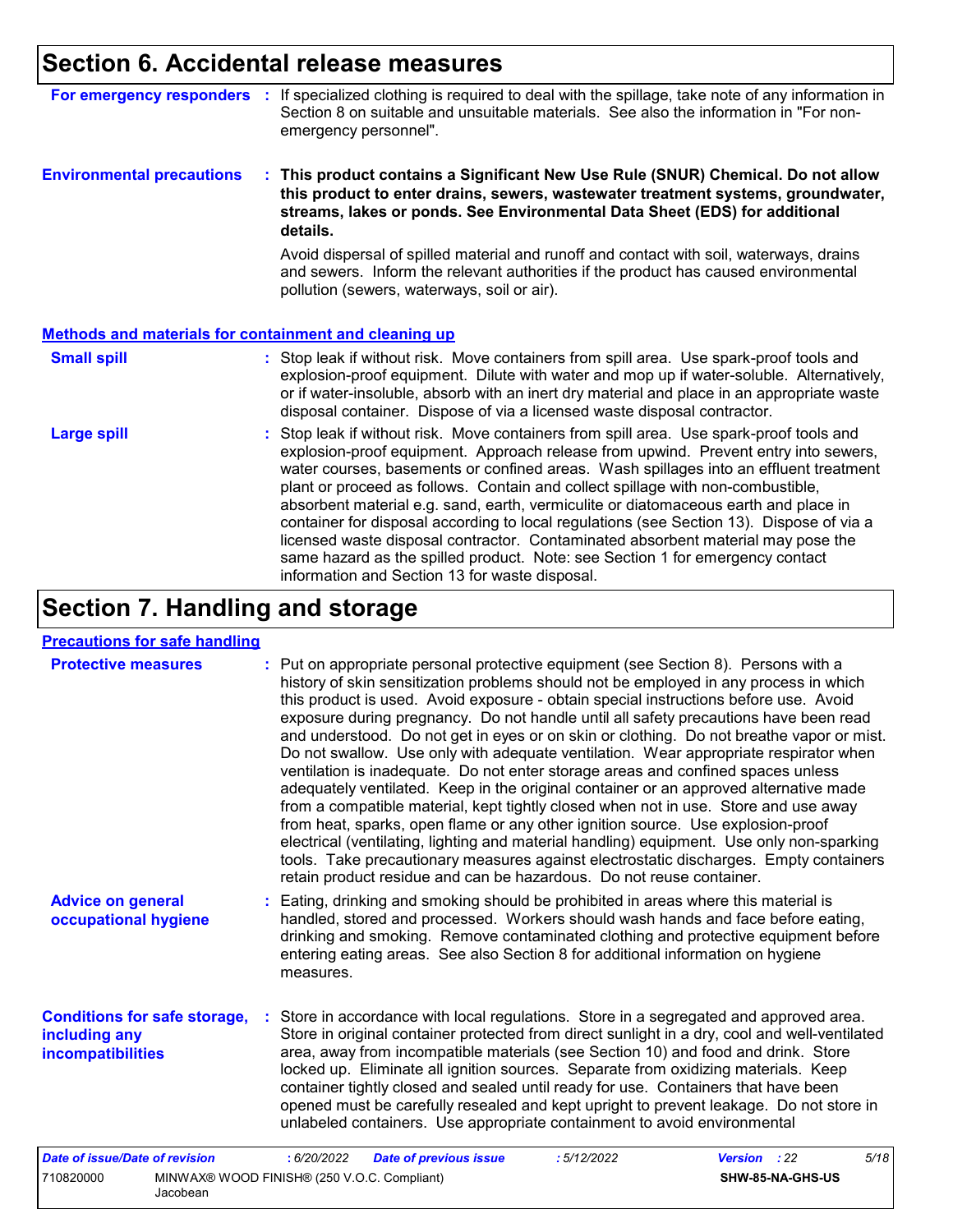## **Section 7. Handling and storage**

contamination. See Section 10 for incompatible materials before handling or use.

## **Section 8. Exposure controls/personal protection**

#### **Control parameters**

#### **Occupational exposure limits (OSHA United States)**

| <b>Ingredient name</b>                                      | CAS#                    | <b>Exposure limits</b>                                                                                                                                                                                                                                                                                         |
|-------------------------------------------------------------|-------------------------|----------------------------------------------------------------------------------------------------------------------------------------------------------------------------------------------------------------------------------------------------------------------------------------------------------------|
| Heavy Naphthenic Petroleum Oil                              | 64742-52-5              | ACGIH TLV (United States, 1/2021).<br>TWA: 5 mg/m <sup>3</sup> 8 hours. Form: Inhalable<br>fraction<br>OSHA PEL (United States, 5/2018).<br>TWA: 5 mg/m <sup>3</sup> 8 hours.<br>NIOSH REL (United States, 10/2020).<br>TWA: 5 mg/m <sup>3</sup> 10 hours. Form: Mist                                          |
| <b>Aliphatic Solvent</b>                                    | 64742-47-8              | STEL: 10 mg/m <sup>3</sup> 15 minutes. Form: Mist<br>ACGIH TLV (United States, 1/2021).<br>Absorbed through skin.<br>TWA: 200 mg/m <sup>3</sup> , (as total hydrocarbon<br>vapor) 8 hours.                                                                                                                     |
| Light Aliphatic Hydrocarbon                                 | 64742-47-8              | ACGIH TLV (United States, 1/2021).<br>Absorbed through skin.<br>TWA: 200 mg/m <sup>3</sup> , (as total hydrocarbon<br>vapor) 8 hours.                                                                                                                                                                          |
| <b>Light Aromatic Hydrocarbons</b><br>Xylene, mixed isomers | 64742-95-6<br>1330-20-7 | None.<br>ACGIH TLV (United States, 1/2021).<br>TWA: 100 ppm 8 hours.<br>TWA: 434 mg/m <sup>3</sup> 8 hours.<br>STEL: 150 ppm 15 minutes.<br>STEL: 651 mg/m <sup>3</sup> 15 minutes.<br>OSHA PEL (United States, 5/2018).<br>TWA: 100 ppm 8 hours.<br>TWA: $435 \text{ mg/m}^3$ 8 hours.                        |
| trimethylbenzene                                            | 25551-13-7              | ACGIH TLV (United States, 1/2021).<br>TWA: 25 ppm 8 hours.<br>TWA: 123 mg/m <sup>3</sup> 8 hours.                                                                                                                                                                                                              |
| Carbon Black                                                | 1333-86-4               | ACGIH TLV (United States, 1/2021).<br>TWA: 3 mg/m <sup>3</sup> 8 hours. Form: Inhalable<br>fraction<br>NIOSH REL (United States, 10/2020).<br>TWA: 3.5 mg/m <sup>3</sup> 10 hours.<br>TWA: 0.1 mg of PAHs/cm <sup>3</sup> 10 hours.<br>OSHA PEL (United States, 5/2018).<br>TWA: $3.5 \text{ mg/m}^3$ 8 hours. |
| Methyl Ethyl Ketoxime                                       | 96-29-7                 | OARS WEEL (United States, 1/2021). Skin<br>sensitizer.<br>TWA: 10 ppm 8 hours.                                                                                                                                                                                                                                 |
| 1,3,5-Trimethylbenzene                                      | 108-67-8                | ACGIH TLV (United States, 1/2021).<br>TWA: 25 ppm 8 hours.<br>TWA: 123 mg/m <sup>3</sup> 8 hours.<br>NIOSH REL (United States, 10/2020).<br>TWA: 25 ppm 10 hours.<br>TWA: $125 \text{ mg/m}^3$ 10 hours.                                                                                                       |
| 1,2,4-Trimethylbenzene                                      | 95-63-6                 | ACGIH TLV (United States, 1/2021).<br>TWA: 25 ppm 8 hours.<br>TWA: 123 mg/m <sup>3</sup> 8 hours.<br>NIOSH REL (United States, 10/2020).                                                                                                                                                                       |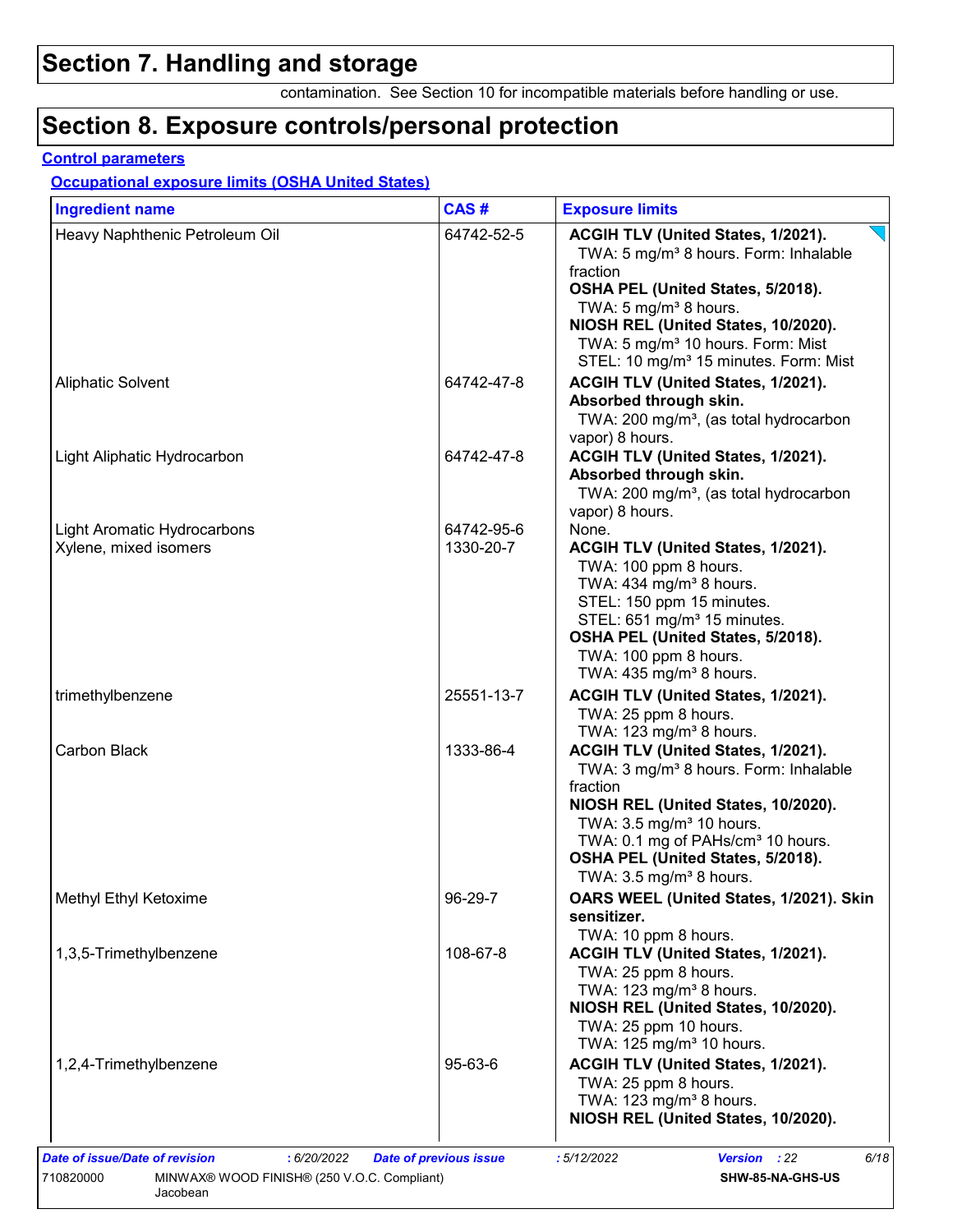|                                      |            | TWA: 25 ppm 10 hours.<br>TWA: 125 mg/m <sup>3</sup> 10 hours. |
|--------------------------------------|------------|---------------------------------------------------------------|
| Hydrotreated Heavy Petroleum Naphtha | 64742-48-9 | None.                                                         |
| Zirconium 2-Ethylhexanoate           | 22464-99-9 | ACGIH TLV (United States, 1/2021).                            |
|                                      |            | TWA: $5 \text{ mg/m}^3$ , (as Zr) 8 hours.                    |
|                                      |            | STEL: 10 mg/m <sup>3</sup> , (as Zr) 15 minutes.              |
|                                      |            | NIOSH REL (United States, 10/2020).                           |
|                                      |            | TWA: $5 \text{ mg/m}^3$ , (as Zr) 10 hours.                   |
|                                      |            | STEL: 10 mg/m <sup>3</sup> , (as Zr) 15 minutes.              |
|                                      |            | OSHA PEL (United States, 5/2018).                             |
|                                      |            | TWA: $5 \text{ mg/m}^3$ , (as Zr) 8 hours.                    |
| Lt. Aliphatic Hydrocarbon Solvent    | 64742-89-8 | None.                                                         |

**Occupational exposure limits (Canada)**

| <b>Ingredient name</b>                                               | CAS#                          | <b>Exposure limits</b>                                                                                                                                                                                                                                                                                                                                                                                                                                                                                                                                                                                                                                           |
|----------------------------------------------------------------------|-------------------------------|------------------------------------------------------------------------------------------------------------------------------------------------------------------------------------------------------------------------------------------------------------------------------------------------------------------------------------------------------------------------------------------------------------------------------------------------------------------------------------------------------------------------------------------------------------------------------------------------------------------------------------------------------------------|
| Petroleum refining, hydrotreated light distillate                    | 64742-47-8                    | <b>CA British Columbia Provincial (Canada,</b><br>6/2021). Absorbed through skin.<br>TWA: 200 mg/m <sup>3</sup> , (as total hydrocarbon<br>vapour) 8 hours.<br>CA Alberta Provincial (Canada, 6/2018).<br>Absorbed through skin.<br>8 hrs OEL: 200 mg/m <sup>3</sup> , (as total hydrocarbon<br>vapour) 8 hours.<br>CA Ontario Provincial (Canada, 6/2019).<br>Absorbed through skin.<br>TWA: 200 mg/m <sup>3</sup> , (as total hydrocarbon<br>vapour) 8 hours.                                                                                                                                                                                                  |
| Petroleum refining, hydrotreated light distillate                    | 64742-47-8                    | <b>CA British Columbia Provincial (Canada,</b><br>6/2021). Absorbed through skin.<br>TWA: 200 mg/m <sup>3</sup> , (as total hydrocarbon<br>vapour) 8 hours.<br>CA Alberta Provincial (Canada, 6/2018).<br>Absorbed through skin.<br>8 hrs OEL: 200 mg/m <sup>3</sup> , (as total hydrocarbon<br>vapour) 8 hours.<br>CA Ontario Provincial (Canada, 6/2019).<br>Absorbed through skin.<br>TWA: 200 mg/m <sup>3</sup> , (as total hydrocarbon<br>vapour) 8 hours.                                                                                                                                                                                                  |
| Xylene                                                               | 1330-20-7                     | CA Alberta Provincial (Canada, 6/2018).<br>8 hrs OEL: 100 ppm 8 hours.<br>15 min OEL: 651 mg/m <sup>3</sup> 15 minutes.<br>15 min OEL: 150 ppm 15 minutes.<br>8 hrs OEL: 434 mg/m <sup>3</sup> 8 hours.<br><b>CA British Columbia Provincial (Canada,</b><br>6/2021).<br>TWA: 100 ppm 8 hours.<br>STEL: 150 ppm 15 minutes.<br>CA Quebec Provincial (Canada, 6/2021).<br>TWAEV: 100 ppm 8 hours.<br>TWAEV: 434 mg/m <sup>3</sup> 8 hours.<br>STEV: 150 ppm 15 minutes.<br>STEV: 651 mg/m <sup>3</sup> 15 minutes.<br>CA Ontario Provincial (Canada, 6/2019).<br>STEL: 150 ppm 15 minutes.<br>TWA: 100 ppm 8 hours.<br><b>CA Saskatchewan Provincial (Canada,</b> |
| <b>Date of issue/Date of revision</b><br>: 6/20/2022                 | <b>Date of previous issue</b> | :5/12/2022<br>7/18<br><b>Version</b> : 22                                                                                                                                                                                                                                                                                                                                                                                                                                                                                                                                                                                                                        |
| 710820000<br>MINWAX® WOOD FINISH® (250 V.O.C. Compliant)<br>Jacobean |                               | SHW-85-NA-GHS-US                                                                                                                                                                                                                                                                                                                                                                                                                                                                                                                                                                                                                                                 |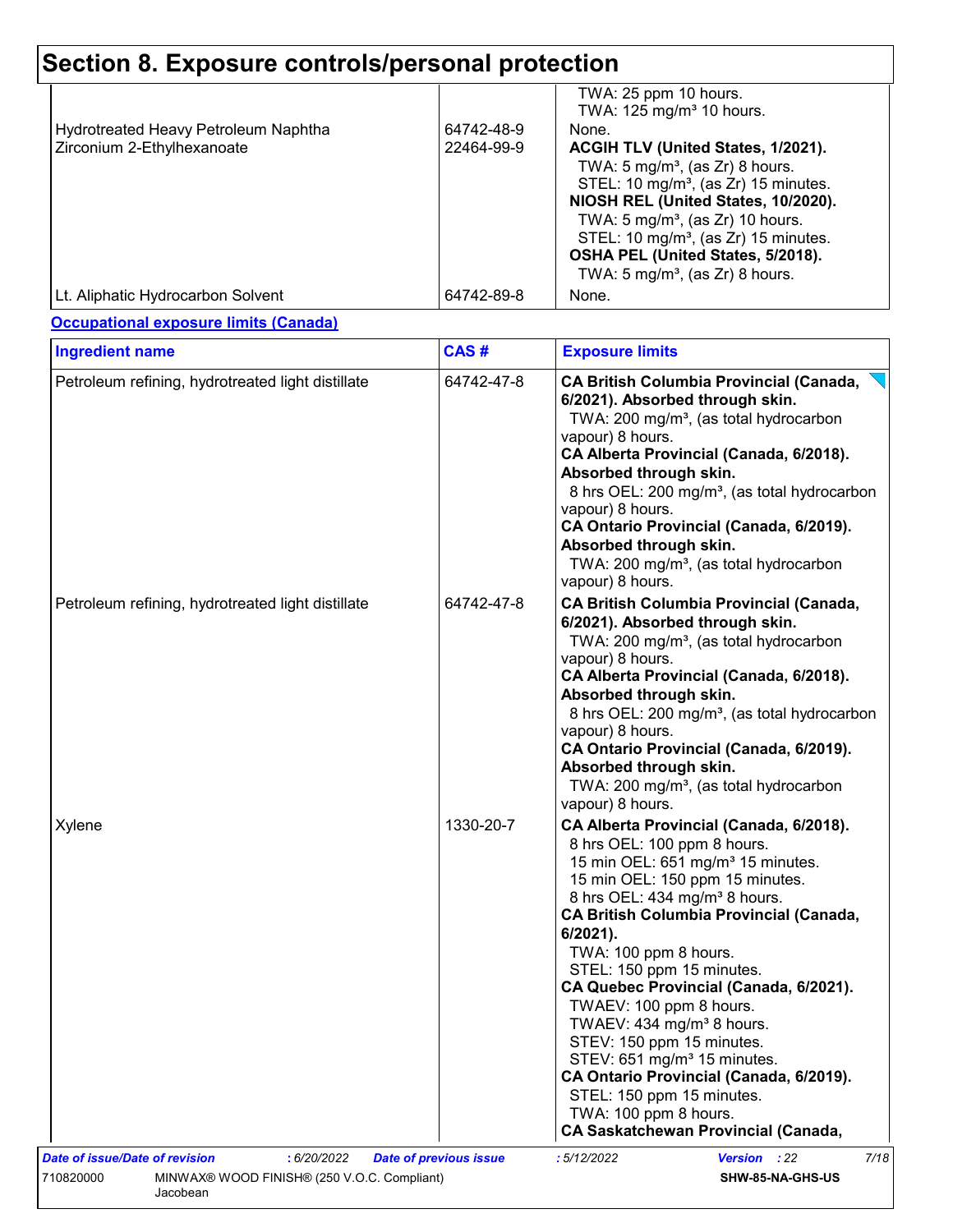|                            |            | 7/2013).<br>STEL: 150 ppm 15 minutes.<br>TWA: 100 ppm 8 hours.                                                                                                                                                                                                                                                                                                                                                                                                                                                                                                                                                                                 |
|----------------------------|------------|------------------------------------------------------------------------------------------------------------------------------------------------------------------------------------------------------------------------------------------------------------------------------------------------------------------------------------------------------------------------------------------------------------------------------------------------------------------------------------------------------------------------------------------------------------------------------------------------------------------------------------------------|
| Carbon black               | 1333-86-4  | <b>CA British Columbia Provincial (Canada,</b><br>$6/2021$ ).<br>TWA: 3 mg/m <sup>3</sup> 8 hours. Form: Inhalable<br>CA Ontario Provincial (Canada, 6/2019).<br>TWA: 3 mg/m <sup>3</sup> 8 hours. Form: Inhalable<br>particulate matter.<br>CA Quebec Provincial (Canada, 6/2021).<br>TWAEV: 3 mg/m <sup>3</sup> 8 hours. Form: inhalable<br>dust<br>CA Alberta Provincial (Canada, 6/2018).<br>8 hrs OEL: 3.5 mg/m <sup>3</sup> 8 hours.<br><b>CA Saskatchewan Provincial (Canada,</b><br>7/2013).<br>STEL: 7 mg/m <sup>3</sup> 15 minutes.<br>TWA: $3.5 \text{ mg/m}^3$ 8 hours.                                                            |
| Methyl Ethyl Ketoxime      | 96-29-7    | OARS WEEL (United States, 1/2021). Skin<br>sensitizer.                                                                                                                                                                                                                                                                                                                                                                                                                                                                                                                                                                                         |
| Zirconium 2-Ethylhexanoate | 22464-99-9 | TWA: 10 ppm 8 hours.<br>CA Alberta Provincial (Canada, 6/2018).<br>8 hrs OEL: 5 mg/m <sup>3</sup> , (as Zr) 8 hours.<br>15 min OEL: 10 mg/m <sup>3</sup> , (as Zr) 15 minutes.<br><b>CA British Columbia Provincial (Canada,</b><br>$6/2021$ ).<br>TWA: $5 \text{ mg/m}^3$ , (as Zr) 8 hours.<br>STEL: 10 mg/m <sup>3</sup> , (as Zr) 15 minutes.<br>CA Quebec Provincial (Canada, 6/2021).<br>TWAEV: 5 mg/m <sup>3</sup> , (as Zr) 8 hours.<br>STEV: 10 mg/m <sup>3</sup> , (as Zr) 15 minutes.<br>CA Ontario Provincial (Canada, 6/2019).<br>STEL: 10 mg/m <sup>3</sup> , (as Zr) 15 minutes.<br>TWA: 5 mg/m <sup>3</sup> , (as Zr) 8 hours. |
| 2-Butoxyethanol            | 111-76-2   | CA Alberta Provincial (Canada, 6/2018).<br>8 hrs OEL: 97 mg/m <sup>3</sup> 8 hours.<br>8 hrs OEL: 20 ppm 8 hours.<br><b>CA British Columbia Provincial (Canada,</b><br>$6/2021$ ).<br>TWA: 20 ppm 8 hours.<br>CA Ontario Provincial (Canada, 6/2019).<br>TWA: 20 ppm 8 hours.<br>CA Quebec Provincial (Canada, 6/2021).<br>TWAEV: 20 ppm 8 hours.<br><b>CA Saskatchewan Provincial (Canada,</b><br>7/2013).<br>STEL: 30 ppm 15 minutes.<br>TWA: 20 ppm 8 hours.                                                                                                                                                                                |

**Occupational exposure limits (Mexico)**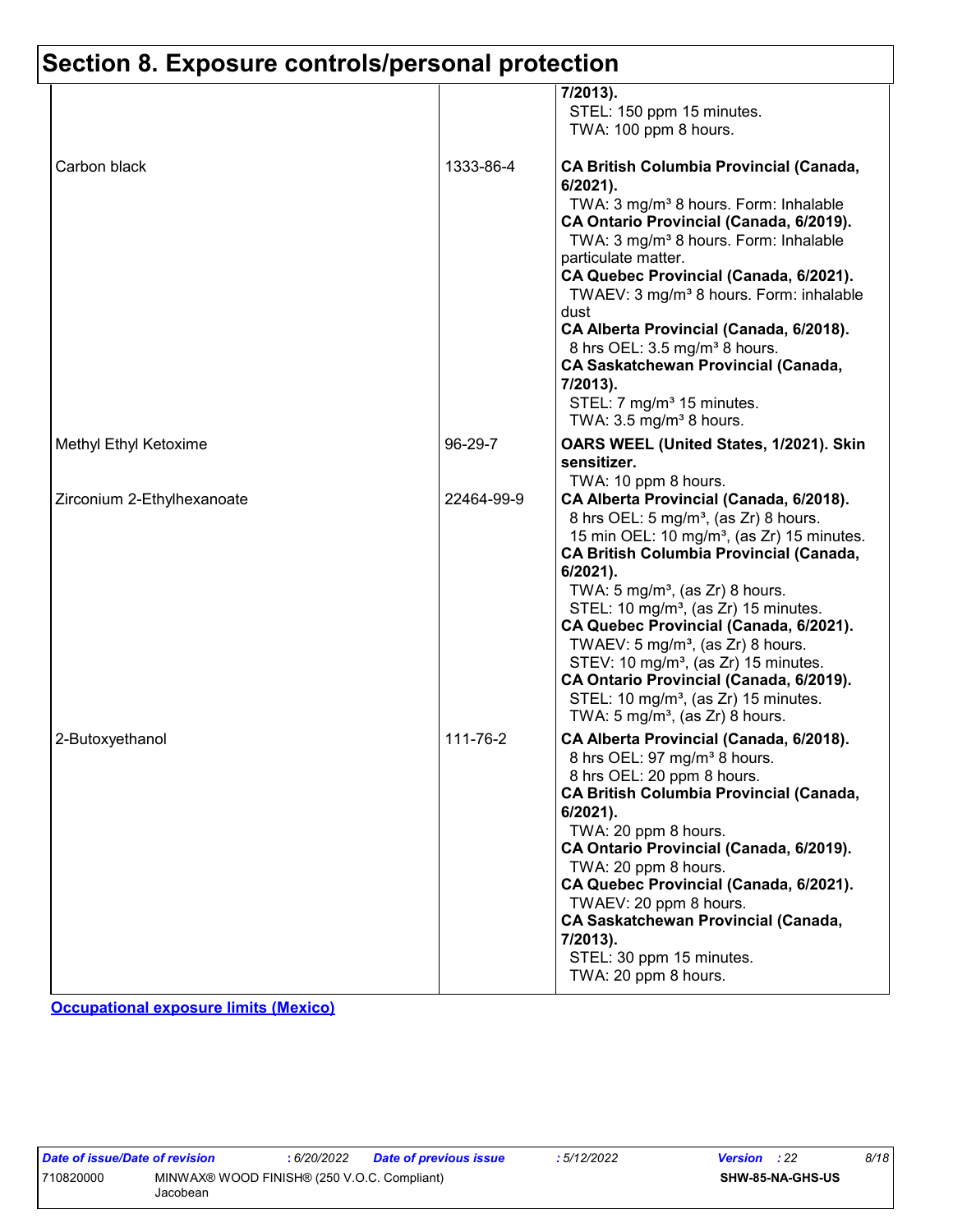|                             | CAS#       | <b>Exposure limits</b>                                                                                                                       |
|-----------------------------|------------|----------------------------------------------------------------------------------------------------------------------------------------------|
| <b>Aliphatic Solvent</b>    | 64742-47-8 | J I<br>ACGIH TLV (United States, 1/2021).<br>Absorbed through skin.<br>TWA: 200 mg/m <sup>3</sup> , (as total hydrocarbon<br>vapor) 8 hours. |
| Light Aliphatic Hydrocarbon | 64742-47-8 | ACGIH TLV (United States, 1/2021).<br>Absorbed through skin.<br>TWA: 200 mg/m <sup>3</sup> , (as total hydrocarbon<br>vapor) 8 hours.        |
| Zirconium 2-Ethylhexanoate  | 22464-99-9 | NOM-010-STPS-2014 (Mexico, 4/2016).<br>TWA: $5 \text{ mg/m}^3$ , (as Zr) 8 hours.<br>STEL: 10 mg/m <sup>3</sup> , (as Zr) 15 minutes.        |

| <b>Appropriate engineering</b><br><b>controls</b> | : Use only with adequate ventilation. Use process enclosures, local exhaust ventilation or<br>other engineering controls to keep worker exposure to airborne contaminants below any<br>recommended or statutory limits. The engineering controls also need to keep gas,<br>vapor or dust concentrations below any lower explosive limits. Use explosion-proof<br>ventilation equipment.                                                                                                                                                                                                                                |
|---------------------------------------------------|------------------------------------------------------------------------------------------------------------------------------------------------------------------------------------------------------------------------------------------------------------------------------------------------------------------------------------------------------------------------------------------------------------------------------------------------------------------------------------------------------------------------------------------------------------------------------------------------------------------------|
| <b>Environmental exposure</b><br><b>controls</b>  | : This product contains a Significant New Use Rule (SNUR) Chemical. Do not allow<br>this product to enter drains, sewers, wastewater treatment systems, groundwater,<br>streams, lakes or ponds. See Environmental Data Sheet (EDS) for additional<br>details.                                                                                                                                                                                                                                                                                                                                                         |
|                                                   | Emissions from ventilation or work process equipment should be checked to ensure<br>they comply with the requirements of environmental protection legislation. In some<br>cases, fume scrubbers, filters or engineering modifications to the process equipment<br>will be necessary to reduce emissions to acceptable levels.                                                                                                                                                                                                                                                                                          |
| <b>Individual protection measures</b>             |                                                                                                                                                                                                                                                                                                                                                                                                                                                                                                                                                                                                                        |
| <b>Hygiene measures</b>                           | : Wash hands, forearms and face thoroughly after handling chemical products, before<br>eating, smoking and using the lavatory and at the end of the working period.<br>Appropriate techniques should be used to remove potentially contaminated clothing.<br>Contaminated work clothing should not be allowed out of the workplace. Wash<br>contaminated clothing before reusing. Ensure that eyewash stations and safety<br>showers are close to the workstation location.                                                                                                                                            |
| <b>Eye/face protection</b>                        | : Safety eyewear complying with an approved standard should be used when a risk<br>assessment indicates this is necessary to avoid exposure to liquid splashes, mists,<br>gases or dusts. If contact is possible, the following protection should be worn, unless<br>the assessment indicates a higher degree of protection: safety glasses with side-<br>shields.                                                                                                                                                                                                                                                     |
| <b>Skin protection</b>                            |                                                                                                                                                                                                                                                                                                                                                                                                                                                                                                                                                                                                                        |
| <b>Hand protection</b>                            | : Chemical-resistant, impervious gloves complying with an approved standard should be<br>worn at all times when handling chemical products if a risk assessment indicates this is<br>necessary. Considering the parameters specified by the glove manufacturer, check<br>during use that the gloves are still retaining their protective properties. It should be<br>noted that the time to breakthrough for any glove material may be different for different<br>glove manufacturers. In the case of mixtures, consisting of several substances, the<br>protection time of the gloves cannot be accurately estimated. |
| <b>Body protection</b>                            | : Personal protective equipment for the body should be selected based on the task being<br>performed and the risks involved and should be approved by a specialist before<br>handling this product. When there is a risk of ignition from static electricity, wear anti-<br>static protective clothing. For the greatest protection from static discharges, clothing<br>should include anti-static overalls, boots and gloves.                                                                                                                                                                                         |
| <b>Other skin protection</b>                      | : Appropriate footwear and any additional skin protection measures should be selected<br>based on the task being performed and the risks involved and should be approved by a<br>specialist before handling this product.                                                                                                                                                                                                                                                                                                                                                                                              |
| Date of issue/Date of revision                    | : 6/20/2022<br>:5/12/2022<br>Version : 22<br>9/18<br><b>Date of previous issue</b>                                                                                                                                                                                                                                                                                                                                                                                                                                                                                                                                     |

**SHW-85-NA-GHS-US**

710820000 MINWAX® WOOD FINISH® (250 V.O.C. Compliant)

Jacobean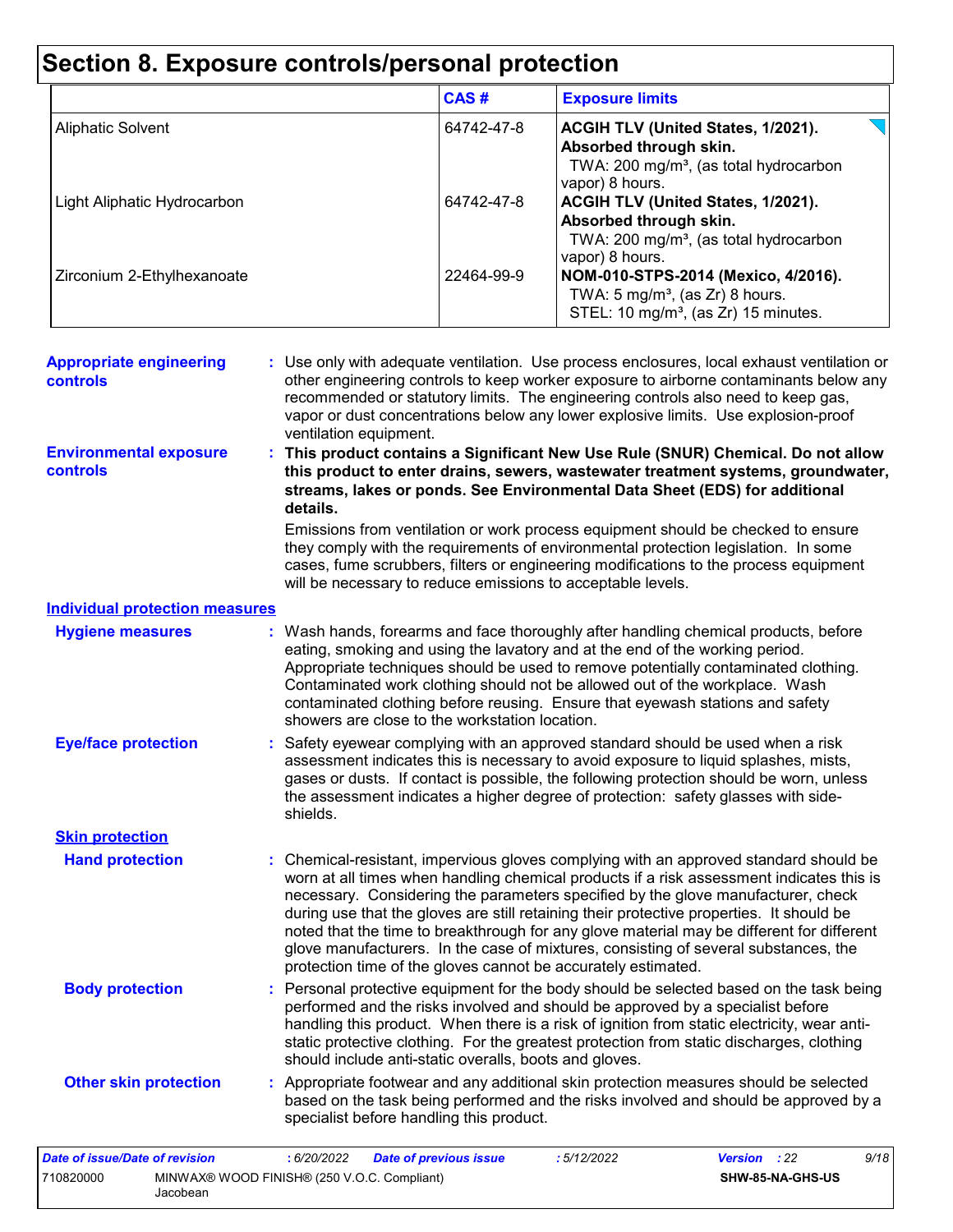#### **Respiratory protection :**

: Based on the hazard and potential for exposure, select a respirator that meets the appropriate standard or certification. Respirators must be used according to a respiratory protection program to ensure proper fitting, training, and other important aspects of use.

### **Section 9. Physical and chemical properties**

The conditions of measurement of all properties are at standard temperature and pressure unless otherwise indicated.

| <b>Appearance</b>                                                 |                                                                |
|-------------------------------------------------------------------|----------------------------------------------------------------|
| <b>Physical state</b>                                             | : Liquid.                                                      |
| Color                                                             | Not available.                                                 |
| Odor                                                              | : Not available.                                               |
| <b>Odor threshold</b>                                             | Not available.                                                 |
| рH                                                                | : Not applicable.                                              |
| <b>Melting point/freezing point</b>                               | : Not available.                                               |
| <b>Boiling point, initial boiling</b><br>point, and boiling range | : $148^{\circ}$ C (298.4 $^{\circ}$ F)                         |
| <b>Flash point</b>                                                | : Closed cup: 39°C (102.2°F) [Pensky-Martens Closed Cup]       |
| <b>Evaporation rate</b>                                           | $: 0.13$ (butyl acetate = 1)                                   |
| <b>Flammability</b>                                               | : Not available.                                               |
| Lower and upper explosion<br>limit/flammability limit             | $:$ Lower: $1\%$<br><b>Upper: 8.8%</b>                         |
| <b>Vapor pressure</b>                                             | : $0.17$ kPa (1.27 mm Hg)                                      |
| <b>Relative vapor density</b>                                     | : $5$ [Air = 1]                                                |
| <b>Relative density</b>                                           | : 0.93                                                         |
| <b>Solubility</b>                                                 | : Not available.                                               |
| <b>Partition coefficient: n-</b><br>octanol/water                 | : Not applicable.                                              |
| <b>Auto-ignition temperature</b>                                  | : Not available.                                               |
| <b>Decomposition temperature</b>                                  | Not available.                                                 |
| <b>Viscosity</b>                                                  | Kinematic (40°C (104°F)): <20.5 mm <sup>2</sup> /s (<20.5 cSt) |
| <b>Molecular weight</b>                                           | Not applicable.                                                |
| <b>Aerosol product</b>                                            |                                                                |
| <b>Heat of combustion</b>                                         | : $18.025$ kJ/g                                                |

### **Section 10. Stability and reactivity**

| <b>Reactivity</b>                            | : No specific test data related to reactivity available for this product or its ingredients.                                                                                                                                               |
|----------------------------------------------|--------------------------------------------------------------------------------------------------------------------------------------------------------------------------------------------------------------------------------------------|
| <b>Chemical stability</b>                    | : The product is stable.                                                                                                                                                                                                                   |
| <b>Possibility of hazardous</b><br>reactions | : Under normal conditions of storage and use, hazardous reactions will not occur.                                                                                                                                                          |
| <b>Conditions to avoid</b>                   | : Avoid all possible sources of ignition (spark or flame). Do not pressurize, cut, weld,<br>braze, solder, drill, grind or expose containers to heat or sources of ignition. Do not<br>allow vapor to accumulate in low or confined areas. |

| Date of issue/Date of revision                                       |  | : 6/20/2022 | Date of previous issue | 5/12/2022               | <b>Version</b> : 22 |  | 10/18 |
|----------------------------------------------------------------------|--|-------------|------------------------|-------------------------|---------------------|--|-------|
| MINWAX® WOOD FINISH® (250 V.O.C. Compliant)<br>710820000<br>Jacobean |  |             |                        | <b>SHW-85-NA-GHS-US</b> |                     |  |       |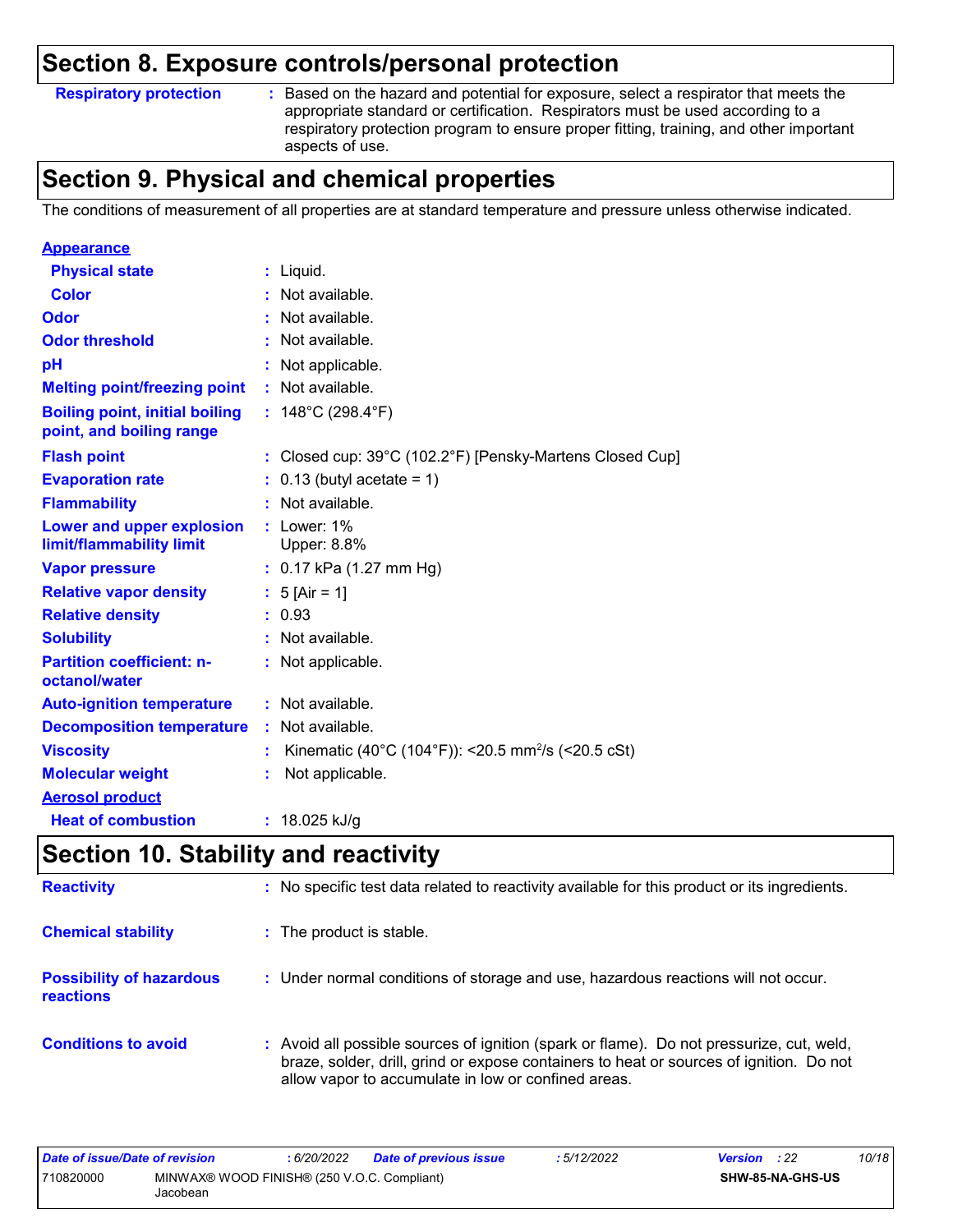### **Section 10. Stability and reactivity**

#### **Incompatible materials :**

Reactive or incompatible with the following materials: oxidizing materials

**Hazardous decomposition products**

Under normal conditions of storage and use, hazardous decomposition products should **:** not be produced.

### **Section 11. Toxicological information**

#### **Information on toxicological effects**

#### **Acute toxicity**

| <b>Product/ingredient name</b>    | <b>Result</b>                | <b>Species</b> | <b>Dose</b>              | <b>Exposure</b> |
|-----------------------------------|------------------------------|----------------|--------------------------|-----------------|
| Heavy Naphthenic Petroleum<br>Oil | LD50 Oral                    | Rat            | >5000 mg/kg              |                 |
| Light Aromatic Hydrocarbons       | LD50 Oral                    | Rat            | 8400 mg/kg               |                 |
| Xylene, mixed isomers             | LC50 Inhalation Gas.         | Rat            | 6700 ppm                 | 4 hours         |
|                                   | LD50 Oral                    | Rat            | 4300 mg/kg               |                 |
| trimethylbenzene                  | LD50 Oral                    | Rat            | 8970 mg/kg               |                 |
| Carbon Black                      | LD50 Oral                    | Rat            | >15400 mg/kg             |                 |
| Methyl Ethyl Ketoxime             | LD50 Oral                    | Rat            | 930 mg/kg                |                 |
| 1,3,5-Trimethylbenzene            | <b>LC50 Inhalation Vapor</b> | Rat            | 24000 mg/m <sup>3</sup>  | 4 hours         |
|                                   | LD50 Oral                    | Rat            | 5000 mg/kg               |                 |
| 1,2,4-Trimethylbenzene            | <b>LC50 Inhalation Vapor</b> | Rat            | 18000 mg/m <sup>3</sup>  | 4 hours         |
|                                   | LD50 Oral                    | Rat            | $5$ g/kg                 |                 |
| <b>Hydrotreated Heavy</b>         | <b>LC50 Inhalation Vapor</b> | Rat            | $8500$ mg/m <sup>3</sup> | 4 hours         |
| Petroleum Naphtha                 |                              |                |                          |                 |
|                                   | LD50 Oral                    | Rat            | >6 g/kg                  |                 |
| Zirconium 2-Ethylhexanoate        | LD50 Dermal                  | Rabbit         | $>5$ g/kg                |                 |
|                                   | LD50 Oral                    | Rat            | $>5$ g/kg                |                 |

#### **Irritation/Corrosion**

| <b>Product/ingredient name</b>    | <b>Result</b>                                    | <b>Species</b>   | <b>Score</b> | <b>Exposure</b>             | <b>Observation</b>       |
|-----------------------------------|--------------------------------------------------|------------------|--------------|-----------------------------|--------------------------|
| Heavy Naphthenic Petroleum<br>Oil | Skin - Severe irritant                           | Rabbit           |              | 500 mg                      |                          |
| Light Aromatic Hydrocarbons       | Eyes - Mild irritant                             | Rabbit           |              | 24 hours 100<br>uL          |                          |
| Xylene, mixed isomers             | Eyes - Mild irritant                             | Rabbit           |              | 87 mg                       |                          |
|                                   | Eyes - Severe irritant                           | Rabbit           |              | 24 hours 5<br>mg            |                          |
|                                   | Skin - Mild irritant                             | Rat              |              | 8 hours 60 uL               |                          |
|                                   | Skin - Moderate irritant                         | Rabbit           |              | 24 hours 500                |                          |
| trimethylbenzene                  | Skin - Moderate irritant<br>Eyes - Mild irritant | Rabbit<br>Rabbit |              | mg<br>100 %<br>24 hours 500 |                          |
|                                   | Skin - Moderate irritant                         | Rabbit           |              | mg<br>24 hours 500<br>mg    | $\overline{\phantom{a}}$ |
| Methyl Ethyl Ketoxime             | Eyes - Severe irritant                           | Rabbit           |              | 100 uL                      |                          |
| 1,3,5-Trimethylbenzene            | Eyes - Mild irritant                             | Rabbit           |              | 24 hours 500                |                          |
|                                   | Skin - Moderate irritant                         | Rabbit           |              | mg<br>24 hours 20<br>mg     | $\overline{\phantom{0}}$ |

#### **Sensitization**

Not available.

#### **Mutagenicity**

Not available.

| Date of issue/Date of revision |                                                         | : 6/20/2022 | <b>Date of previous issue</b> | ·5/12/2022 | <b>Version</b> : 22 |                         | 11/18 |
|--------------------------------|---------------------------------------------------------|-------------|-------------------------------|------------|---------------------|-------------------------|-------|
| 710820000                      | MINWAX® WOOD FINISH® (250 V.O.C. Compliant)<br>Jacobean |             |                               |            |                     | <b>SHW-85-NA-GHS-US</b> |       |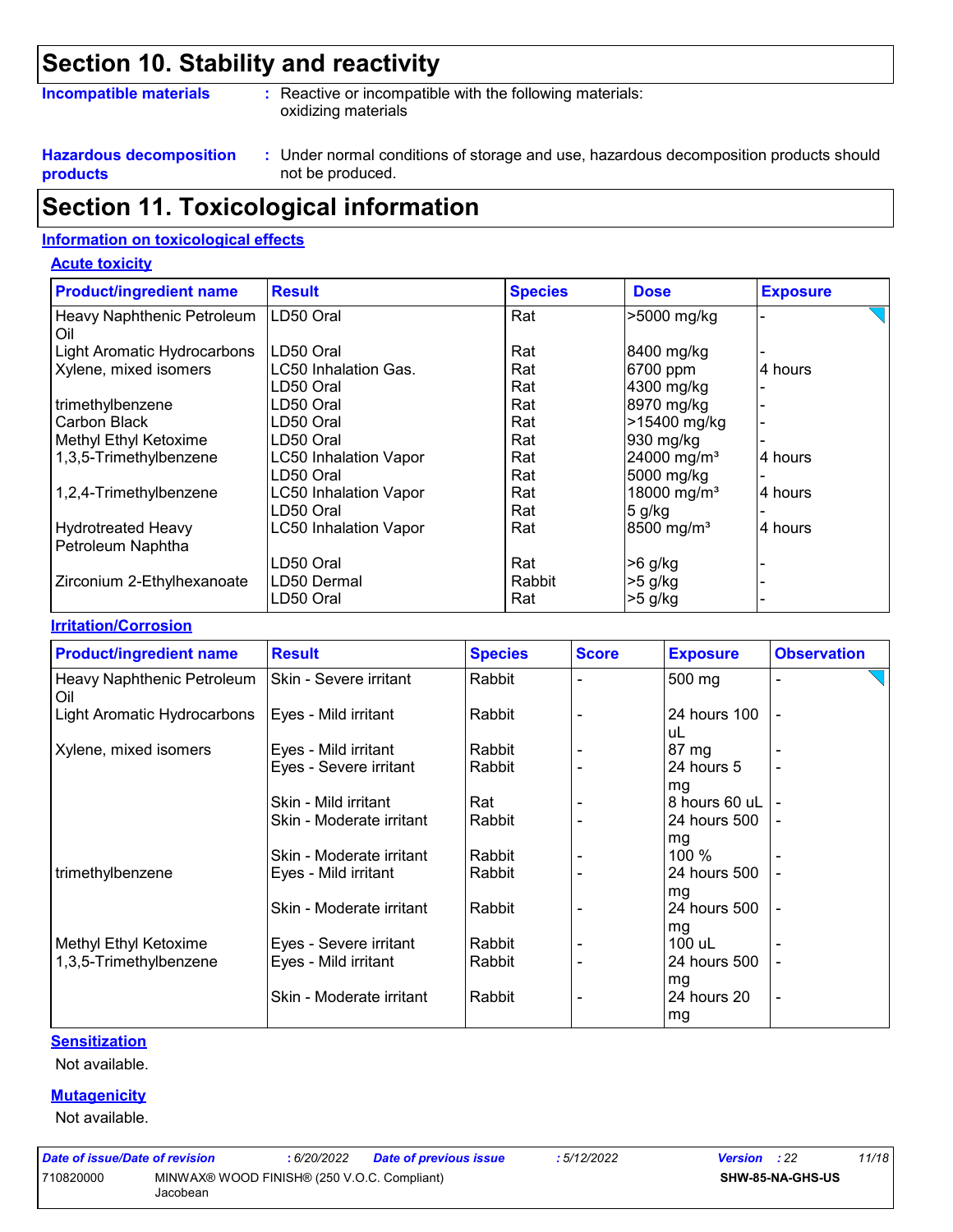### **Section 11. Toxicological information**

#### **Carcinogenicity**

Not available.

#### **Classification**

| <b>Product/ingredient name</b> | <b>OSHA</b> | <b>IARC</b> | <b>NTP</b> |
|--------------------------------|-------------|-------------|------------|
| Xylene, mixed isomers          |             |             |            |
| Carbon Black                   |             | 2B          |            |

#### **Reproductive toxicity**

Not available.

#### **Teratogenicity**

Not available.

#### **Specific target organ toxicity (single exposure)**

| <b>Name</b>                          | <b>Category</b> | <b>Route of</b><br>exposure | <b>Target organs</b>            |
|--------------------------------------|-----------------|-----------------------------|---------------------------------|
| <b>Aliphatic Solvent</b>             | Category 3      |                             | Respiratory tract<br>irritation |
|                                      | Category 3      |                             | Narcotic effects                |
| Light Aliphatic Hydrocarbon          | Category 3      |                             | Respiratory tract<br>irritation |
|                                      | Category 3      |                             | Narcotic effects                |
| Light Aromatic Hydrocarbons          | Category 3      |                             | Respiratory tract<br>irritation |
|                                      | Category 3      |                             | Narcotic effects                |
| Xylene, mixed isomers                | Category 3      |                             | Respiratory tract<br>irritation |
| Methyl Ethyl Ketoxime                | Category 1      |                             | upper respiratory<br>tract      |
|                                      | Category 3      |                             | Narcotic effects                |
| 1,3,5-Trimethylbenzene               | Category 3      |                             | Respiratory tract<br>irritation |
| 1,2,4-Trimethylbenzene               | Category 3      |                             | Respiratory tract<br>irritation |
| Hydrotreated Heavy Petroleum Naphtha | Category 3      |                             | Respiratory tract<br>irritation |
|                                      | Category 3      |                             | Narcotic effects                |
| Lt. Aliphatic Hydrocarbon Solvent    | Category 3      |                             | Respiratory tract<br>irritation |
|                                      | Category 3      |                             | Narcotic effects                |

#### **Specific target organ toxicity (repeated exposure)**

| <b>Name</b>                          | <b>Category</b> | <b>Route of</b><br>exposure | <b>Target organs</b> |
|--------------------------------------|-----------------|-----------------------------|----------------------|
| <b>Aliphatic Solvent</b>             | Category 2      |                             |                      |
| Light Aliphatic Hydrocarbon          | Category 2      |                             |                      |
| Light Aromatic Hydrocarbons          | Category 2      |                             |                      |
| Xylene, mixed isomers                | Category 2      |                             |                      |
| Methyl Ethyl Ketoxime                | Category 2      |                             | blood system         |
| Hydrotreated Heavy Petroleum Naphtha | Category 2      |                             |                      |
| Lt. Aliphatic Hydrocarbon Solvent    | Category 2      |                             |                      |

#### **Aspiration hazard**

| Date of issue/Date of revision |                                                         | : 6/20/2022 Date of previous issue | :5/12/2022 | <b>Version</b> : 22 |                         | 12/18 |
|--------------------------------|---------------------------------------------------------|------------------------------------|------------|---------------------|-------------------------|-------|
| 710820000                      | MINWAX® WOOD FINISH® (250 V.O.C. Compliant)<br>Jacobean |                                    |            |                     | <b>SHW-85-NA-GHS-US</b> |       |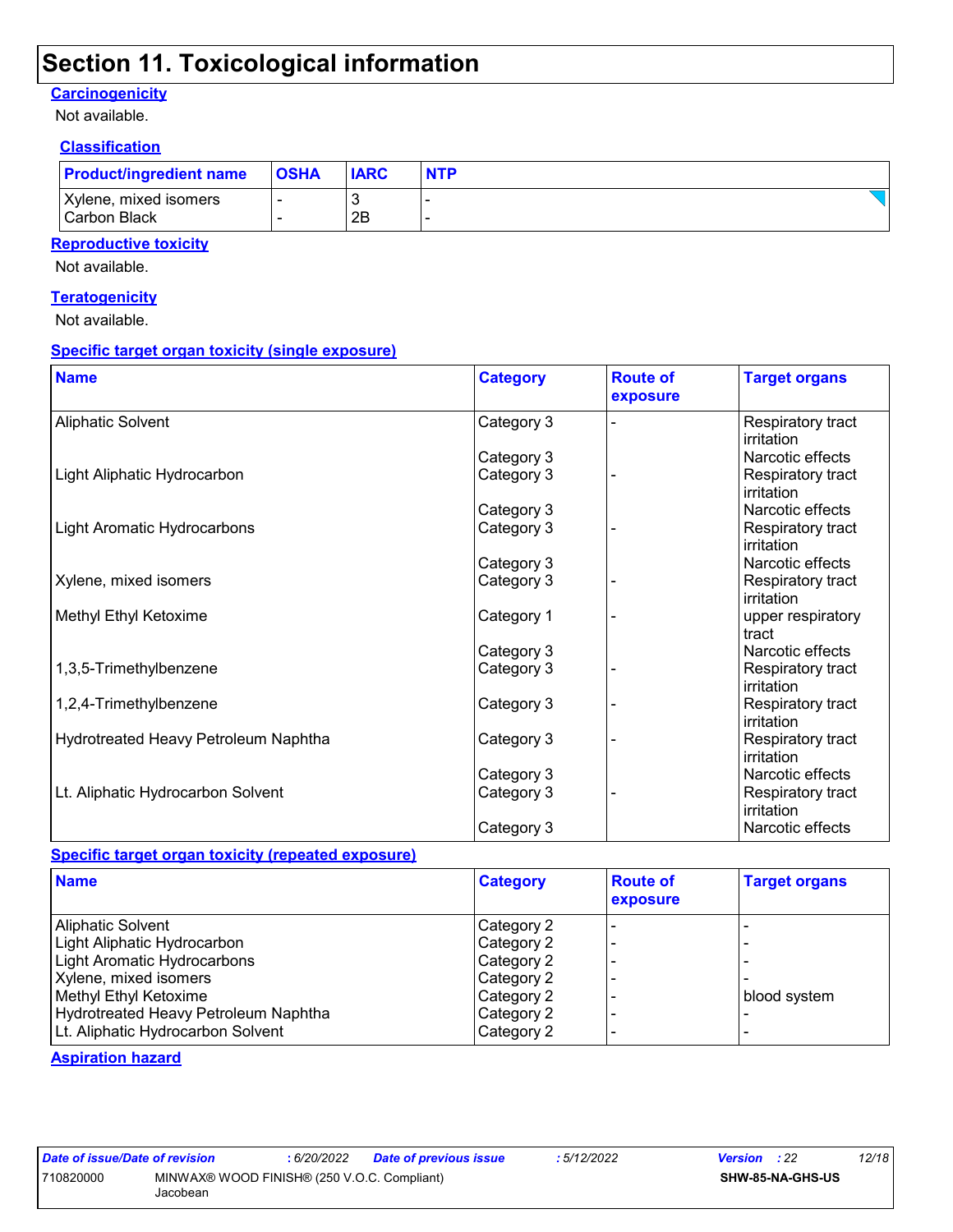# **Section 11. Toxicological information**

| <b>Name</b>                          | <b>Result</b>                         |
|--------------------------------------|---------------------------------------|
| <b>Aliphatic Solvent</b>             | ASPIRATION HAZARD - Category 1        |
| Light Aliphatic Hydrocarbon          | <b>ASPIRATION HAZARD - Category 1</b> |
| Light Aromatic Hydrocarbons          | <b>ASPIRATION HAZARD - Category 1</b> |
| Xylene, mixed isomers                | <b>ASPIRATION HAZARD - Category 1</b> |
| trimethylbenzene                     | <b>ASPIRATION HAZARD - Category 1</b> |
| 1,3,5-Trimethylbenzene               | <b>ASPIRATION HAZARD - Category 1</b> |
| 1,2,4-Trimethylbenzene               | <b>ASPIRATION HAZARD - Category 1</b> |
| Hydrotreated Heavy Petroleum Naphtha | <b>ASPIRATION HAZARD - Category 1</b> |
| Lt. Aliphatic Hydrocarbon Solvent    | <b>ASPIRATION HAZARD - Category 1</b> |

| Information on the likely<br>routes of exposure | : Not available.                                    |
|-------------------------------------------------|-----------------------------------------------------|
| <b>Potential acute health effects</b>           |                                                     |
| <b>Eye contact</b>                              | : No known significant effects or critical hazards. |
| <b>Inhalation</b>                               | : No known significant effects or critical hazards. |
| <b>Skin contact</b>                             | : May cause an allergic skin reaction.              |
| <b>Ingestion</b>                                | : May be fatal if swallowed and enters airways.     |

#### **Symptoms related to the physical, chemical and toxicological characteristics**

| <b>Eye contact</b>  | : No specific data.                                                                                                                                  |
|---------------------|------------------------------------------------------------------------------------------------------------------------------------------------------|
| <b>Inhalation</b>   | : Adverse symptoms may include the following:<br>reduced fetal weight<br>increase in fetal deaths<br>skeletal malformations                          |
| <b>Skin contact</b> | : Adverse symptoms may include the following:<br>irritation<br>redness<br>reduced fetal weight<br>increase in fetal deaths<br>skeletal malformations |
| <b>Ingestion</b>    | : Adverse symptoms may include the following:<br>nausea or vomiting<br>reduced fetal weight<br>increase in fetal deaths<br>skeletal malformations    |

|                                              | Delayed and immediate effects and also chronic effects from short and long term exposure                                                                                       |
|----------------------------------------------|--------------------------------------------------------------------------------------------------------------------------------------------------------------------------------|
| <b>Short term exposure</b>                   |                                                                                                                                                                                |
| <b>Potential immediate</b><br><b>effects</b> | $:$ Not available.                                                                                                                                                             |
| <b>Potential delayed effects</b>             | : Not available.                                                                                                                                                               |
| <b>Long term exposure</b>                    |                                                                                                                                                                                |
| <b>Potential immediate</b><br><b>effects</b> | $\therefore$ Not available.                                                                                                                                                    |
| <b>Potential delayed effects</b>             | : Not available.                                                                                                                                                               |
| <b>Potential chronic health effects</b>      |                                                                                                                                                                                |
| Not available.                               |                                                                                                                                                                                |
| <b>General</b>                               | : May cause damage to organs through prolonged or repeated exposure. Once<br>sensitized, a severe allergic reaction may occur when subsequently exposed to very low<br>levels. |
| <b>Date of issue/Date of revision</b>        | 13/18<br>: 6/20/2022<br><b>Date of previous issue</b><br>:5/12/2022<br>: 22<br><b>Version</b>                                                                                  |
| 710820000<br>Jacobean                        | MINWAX® WOOD FINISH® (250 V.O.C. Compliant)<br>SHW-85-NA-GHS-US                                                                                                                |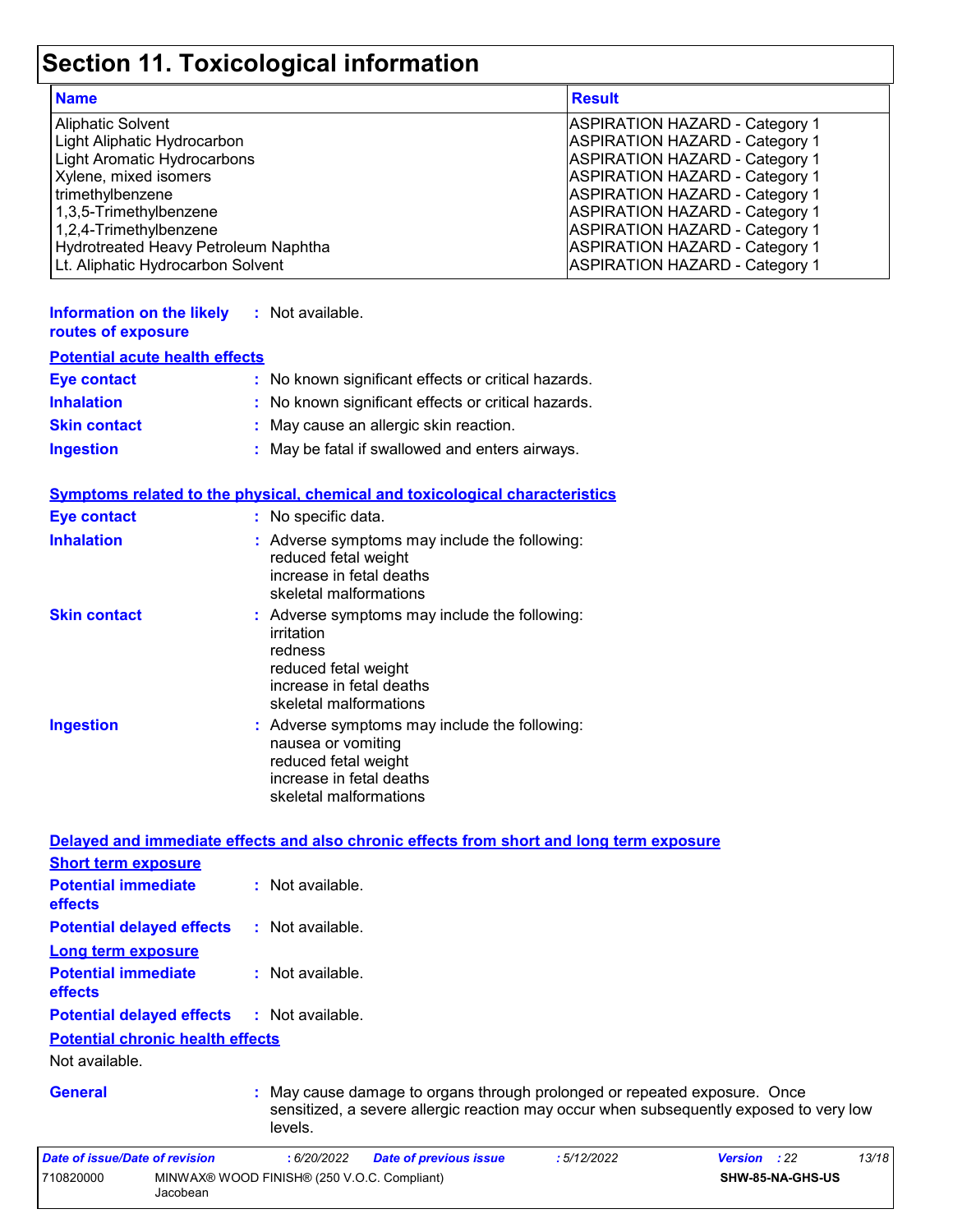# **Section 11. Toxicological information**

| <b>Carcinogenicity</b>       | : Suspected of causing cancer. Risk of cancer depends on duration and level of<br>exposure. |
|------------------------------|---------------------------------------------------------------------------------------------|
| <b>Mutagenicity</b>          | : No known significant effects or critical hazards.                                         |
| <b>Teratogenicity</b>        | : Suspected of damaging the unborn child.                                                   |
| <b>Developmental effects</b> | : No known significant effects or critical hazards.                                         |
| <b>Fertility effects</b>     | : No known significant effects or critical hazards.                                         |

#### **Numerical measures of toxicity** Not available. **Acute toxicity estimates**

## **Section 12. Ecological information**

| <b>Toxicity</b>                      |                                    |                                                |                 |
|--------------------------------------|------------------------------------|------------------------------------------------|-----------------|
| <b>Product/ingredient name</b>       | <b>Result</b>                      | <b>Species</b>                                 | <b>Exposure</b> |
| <b>Aliphatic Solvent</b>             | Acute LC50 2200 µg/l Fresh water   | Fish - Lepomis macrochirus                     | 4 days          |
| Light Aliphatic Hydrocarbon          | Acute LC50 2200 µg/l Fresh water   | Fish - Lepomis macrochirus                     | 4 days          |
| Xylene, mixed isomers                | Acute LC50 8500 µg/l Marine water  | Crustaceans - Palaemonetes<br>pugio            | 48 hours        |
|                                      | Acute LC50 13400 µg/l Fresh water  | Fish - Pimephales promelas                     | 96 hours        |
| trimethylbenzene                     | Acute LC50 5600 µg/l Marine water  | Crustaceans - Palaemonetes<br>pugio            | 48 hours        |
| Methyl Ethyl Ketoxime                | Acute LC50 843000 µg/l Fresh water | Fish - Pimephales promelas                     | 96 hours        |
| 1,3,5-Trimethylbenzene               | Acute LC50 13000 µg/l Marine water | Crustaceans - Cancer magister -<br>Zoea        | 48 hours        |
|                                      | Acute LC50 12520 µg/l Fresh water  | Fish - Carassius auratus                       | 96 hours        |
|                                      | Chronic NOEC 400 µg/l Fresh water  | Daphnia - Daphnia magna                        | 21 days         |
| 1,2,4-Trimethylbenzene               | Acute LC50 4910 µg/l Marine water  | Crustaceans - Elasmopus<br>pectenicrus - Adult | 48 hours        |
|                                      | Acute LC50 7720 µg/l Fresh water   | Fish - Pimephales promelas                     | 96 hours        |
| Lt. Aliphatic Hydrocarbon<br>Solvent | Acute LC50 >100000 ppm Fresh water | Fish - Oncorhynchus mykiss                     | 96 hours        |

#### **Persistence and degradability**

| <b>Product/ingredient name</b> | <b>Aquatic half-life</b> | <b>Photolysis</b> | Biodegradability |
|--------------------------------|--------------------------|-------------------|------------------|
| Light Aromatic Hydrocarbons    |                          |                   | Readily          |
| Xylene, mixed isomers          |                          |                   | Readily          |

#### **Bioaccumulative potential**

| <b>Product/ingredient name</b> | LogP <sub>ow</sub>                          | <b>BCF</b>  | <b>Potential</b>        |
|--------------------------------|---------------------------------------------|-------------|-------------------------|
| Light Aromatic Hydrocarbons    |                                             | 10 to 2500  | high                    |
| Xylene, mixed isomers          |                                             | 8.1 to 25.9 | low                     |
| Methyl Ethyl Ketoxime          |                                             | 2.5 to 5.8  | low                     |
| 1,3,5-Trimethylbenzene         |                                             | 161         | low                     |
| 1,2,4-Trimethylbenzene         |                                             | 243         | low                     |
| <b>Hydrotreated Heavy</b>      |                                             | 10 to 2500  | high                    |
| Petroleum Naphtha              |                                             |             |                         |
| Zirconium 2-Ethylhexanoate     |                                             | 2.96        | low                     |
| Lt. Aliphatic Hydrocarbon      |                                             | 10 to 2500  | high                    |
| Solvent                        |                                             |             |                         |
| Date of issue/Date of revision | <b>Date of previous issue</b><br>:6/20/2022 | :5/12/2022  | 14/18<br>:22<br>Version |
| 710820000<br>Jacobean          | MINWAX® WOOD FINISH® (250 V.O.C. Compliant) |             | SHW-85-NA-GHS-US        |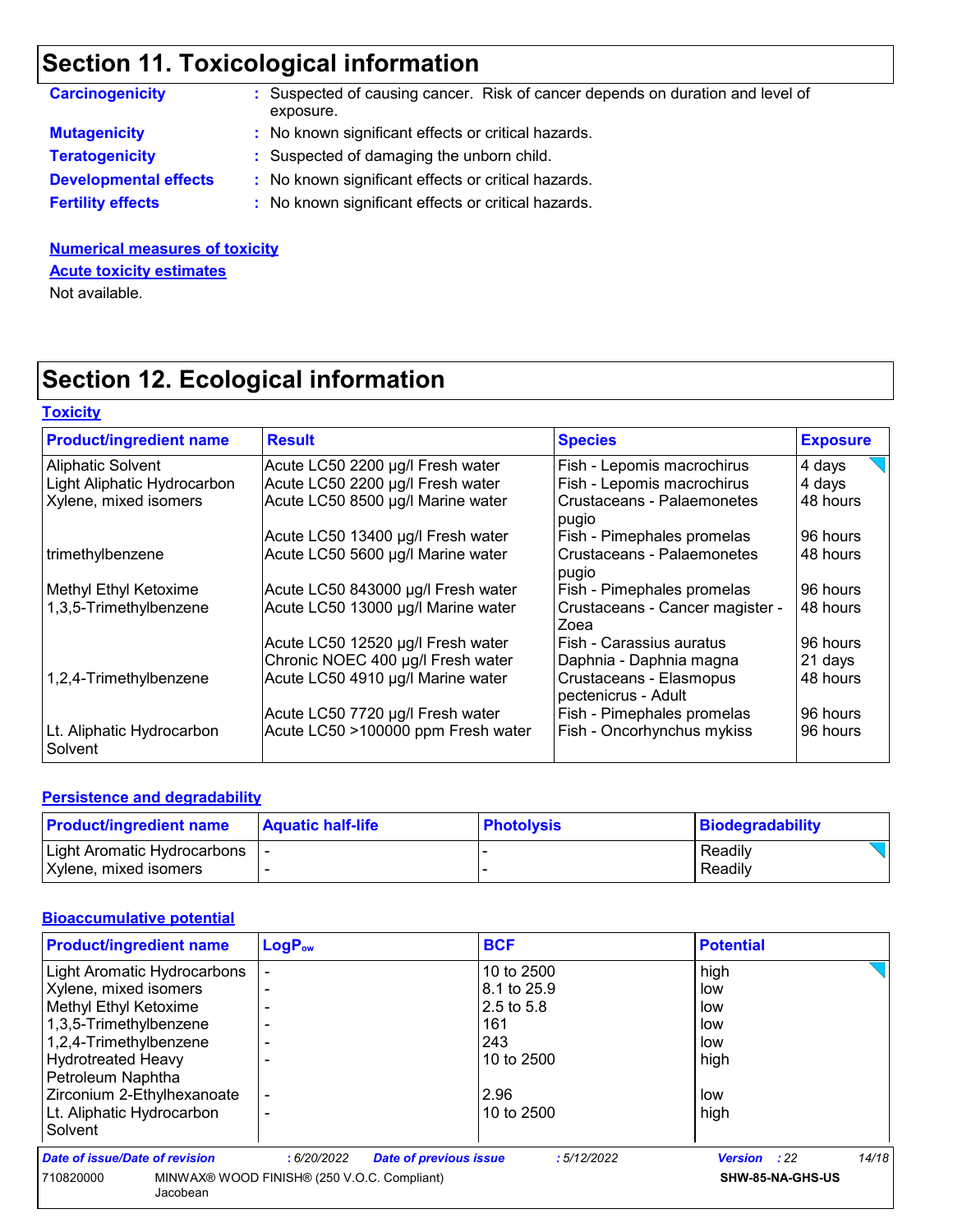### **Section 12. Ecological information**

#### **Mobility in soil**

**Soil/water partition coefficient (K**<sub>oc</sub>)

**:** Not available.

**Other adverse effects** : No known significant effects or critical hazards.

### **Section 13. Disposal considerations**

**Disposal methods : This product contains a Significant New Use Rule (SNUR) Chemical. Do not allow this product to enter drains, sewers, wastewater treatment systems, groundwater, streams, lakes or ponds. See Environmental Data Sheet (EDS) for additional details.**

> The generation of waste should be avoided or minimized wherever possible. Disposal of this product, solutions and any by-products should at all times comply with the requirements of environmental protection and waste disposal legislation and any regional local authority requirements. Dispose of surplus and non-recyclable products via a licensed waste disposal contractor. Waste should not be disposed of untreated to the sewer unless fully compliant with the requirements of all authorities with jurisdiction. Waste packaging should be recycled. Incineration or landfill should only be considered when recycling is not feasible. This material and its container must be disposed of in a safe way. Care should be taken when handling emptied containers that have not been cleaned or rinsed out. Empty containers or liners may retain some product residues. Vapor from product residues may create a highly flammable or explosive atmosphere inside the container. Do not cut, weld or grind used containers unless they have been cleaned thoroughly internally. Avoid dispersal of spilled material and runoff and contact with soil, waterways, drains and sewers.

### **Section 14. Transport information**

|                                                    | <b>DOT</b><br><b>Classification</b>                                                                                                                                                  | <b>TDG</b><br><b>Classification</b>                                                                                                                 | <b>Mexico</b><br><b>Classification</b> | <b>IATA</b>    | <b>IMDG</b>                                |
|----------------------------------------------------|--------------------------------------------------------------------------------------------------------------------------------------------------------------------------------------|-----------------------------------------------------------------------------------------------------------------------------------------------------|----------------------------------------|----------------|--------------------------------------------|
| <b>UN number</b>                                   | <b>UN1263</b>                                                                                                                                                                        | <b>UN1263</b>                                                                                                                                       | <b>UN1263</b>                          | <b>UN1263</b>  | <b>UN1263</b>                              |
| <b>UN proper</b><br>shipping name                  | <b>PAINT</b>                                                                                                                                                                         | <b>PAINT</b>                                                                                                                                        | <b>PAINT</b>                           | <b>PAINT</b>   | <b>PAINT</b>                               |
| <b>Transport</b><br>hazard class(es)               | 3                                                                                                                                                                                    | 3                                                                                                                                                   | $\mathfrak{S}$                         | 3              | 3                                          |
| <b>Packing group</b>                               | III                                                                                                                                                                                  | $\mathbf{III}$                                                                                                                                      | III                                    | $\mathbf{III}$ | III                                        |
| <b>Environmental</b><br>hazards                    | No.                                                                                                                                                                                  | No.                                                                                                                                                 | No.                                    | No.            | No.                                        |
| <b>Additional</b><br><b>information</b>            | This product may<br>be re-classified as<br>"Combustible<br>Liquid," unless<br>transported by<br>vessel or aircraft.<br>Non-bulk<br>packages (less<br>than or equal to<br>119 gal) of | Product classified<br>as per the<br>following sections<br>of the<br>Transportation of<br>Dangerous Goods<br>Regulations:<br>2.18-2.19 (Class<br>3). |                                        |                | <b>Emergency</b><br>schedules F-E, S-<br>E |
| <b>Date of issue/Date of revision</b><br>710820000 | : 6/20/2022<br>MINWAX® WOOD FINISH® (250 V.O.C. Compliant)                                                                                                                           | <b>Date of previous issue</b>                                                                                                                       | :5/12/2022                             |                | 15/18<br>Version : 22<br>SHW-85-NA-GHS-US  |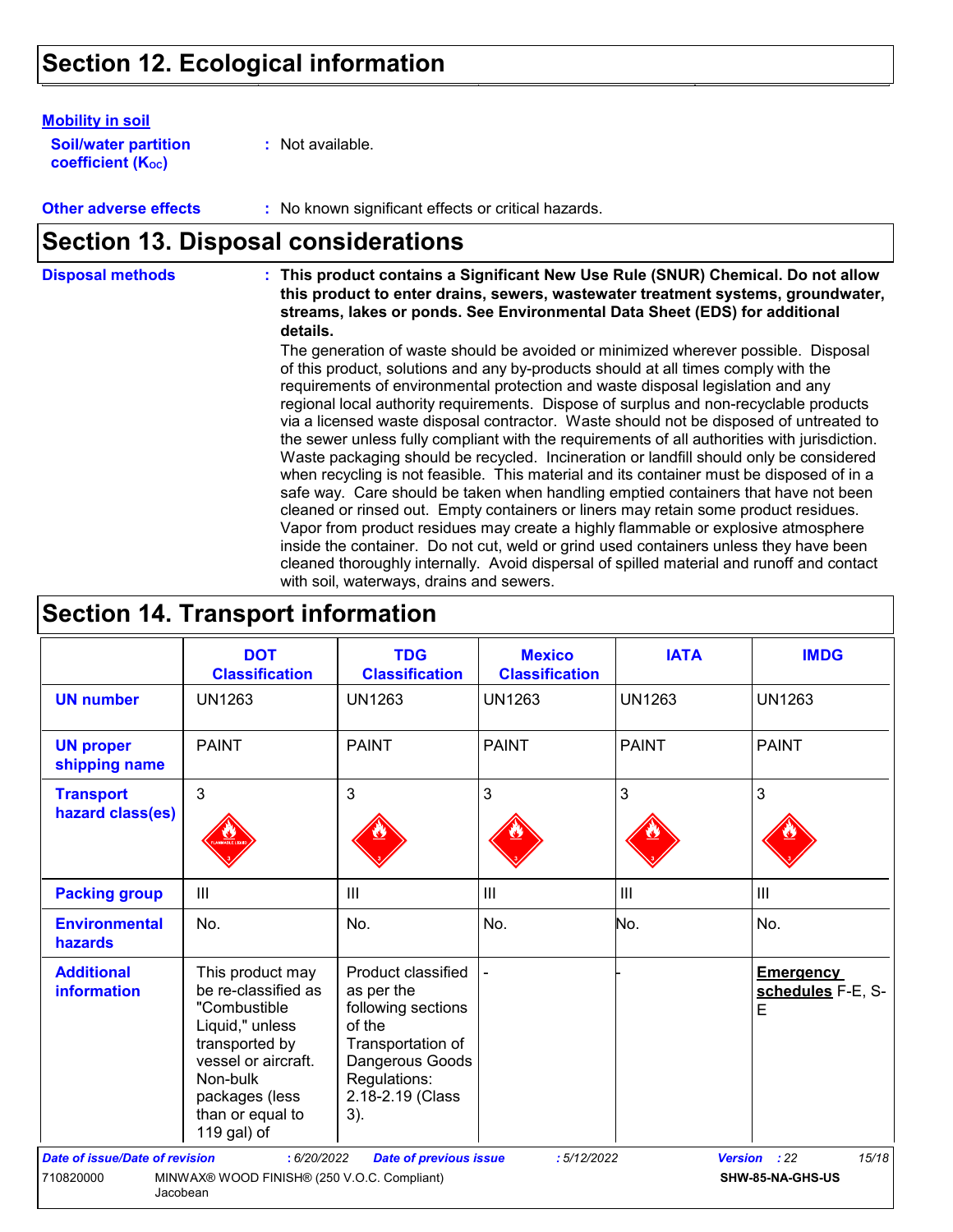|                                                                                                   | <b>Section 14. Transport information</b>                                                                                                                                  |                                                                                                                                                                                                                                                                                                                                                                                                                                                                                                                                                                                                                                                                                                                    |                       |  |
|---------------------------------------------------------------------------------------------------|---------------------------------------------------------------------------------------------------------------------------------------------------------------------------|--------------------------------------------------------------------------------------------------------------------------------------------------------------------------------------------------------------------------------------------------------------------------------------------------------------------------------------------------------------------------------------------------------------------------------------------------------------------------------------------------------------------------------------------------------------------------------------------------------------------------------------------------------------------------------------------------------------------|-----------------------|--|
|                                                                                                   | combustible<br>liquids are not<br>regulated as<br>hazardous<br>materials in<br>package sizes<br>less than the<br>product reportable<br>quantity.<br><b>ERG No.</b><br>128 | <b>ERG No.</b><br>128                                                                                                                                                                                                                                                                                                                                                                                                                                                                                                                                                                                                                                                                                              | <b>ERG No.</b><br>128 |  |
| <b>Special precautions for user :</b><br><b>Transport in bulk according</b><br>to IMO instruments | Not available.<br>÷.                                                                                                                                                      | Multi-modal shipping descriptions are provided for informational purposes and do not<br>consider container sizes. The presence of a shipping description for a particular<br>mode of transport (sea, air, etc.), does not indicate that the product is packaged<br>suitably for that mode of transport. All packaging must be reviewed for suitability<br>prior to shipment, and compliance with the applicable regulations is the sole<br>responsibility of the person offering the product for transport. People loading and<br>unloading dangerous goods must be trained on all of the risks deriving from the<br>substances and on all actions in case of emergency situations.<br><b>Proper shipping name</b> | : Not available.      |  |

### **Section 15. Regulatory information**

| <b>U.S. Federal regulations</b>                                                                                                                                                                                                                                                                                                                                                                                                           | : TSCA 5(a)2 final significant new use rules: Chlorodiazocarboxylate                       |                      |                                                                                                                                                                                                                                                           |  |  |  |
|-------------------------------------------------------------------------------------------------------------------------------------------------------------------------------------------------------------------------------------------------------------------------------------------------------------------------------------------------------------------------------------------------------------------------------------------|--------------------------------------------------------------------------------------------|----------------------|-----------------------------------------------------------------------------------------------------------------------------------------------------------------------------------------------------------------------------------------------------------|--|--|--|
|                                                                                                                                                                                                                                                                                                                                                                                                                                           | List name                                                                                  | <b>Chemical name</b> | <b>Notes</b>                                                                                                                                                                                                                                              |  |  |  |
|                                                                                                                                                                                                                                                                                                                                                                                                                                           | United States - TSCA 5(a) Chlorodiazocarboxylate<br>2 - Final significant new<br>use rules |                      |                                                                                                                                                                                                                                                           |  |  |  |
|                                                                                                                                                                                                                                                                                                                                                                                                                                           |                                                                                            |                      | This product contains a Significant New Use Rule (SNUR) Chemical. Do not allow this<br>product to enter drains, sewers, wastewater treatment systems, groundwater, streams,<br>lakes or ponds. See Environmental Data Sheet (EDS) for additional details. |  |  |  |
| <b>SARA 313</b><br>$\mathsf{A} \mathsf{B} \mathsf{A} \mathsf{A} \mathsf{A} \mathsf{A} \mathsf{A} \mathsf{A} \mathsf{B} \mathsf{A} \mathsf{B} \mathsf{B} \mathsf{A} \mathsf{B} \mathsf{B} \mathsf{B} \mathsf{B} \mathsf{B} \mathsf{B} \mathsf{B} \mathsf{B} \mathsf{B} \mathsf{B} \mathsf{B} \mathsf{B} \mathsf{B} \mathsf{B} \mathsf{B} \mathsf{B} \mathsf{B} \mathsf{B} \mathsf{B} \mathsf{B} \mathsf{B} \mathsf{B} \mathsf{B} \mathsf{$ |                                                                                            |                      |                                                                                                                                                                                                                                                           |  |  |  |

SARA 313 (40 CFR 372.45) supplier notification can be found on the Environmental Data Sheet.

#### **California Prop. 65**

WARNING: This product contains chemicals known to the State of California to cause cancer and birth defects or other reproductive harm.

| <b>International requlations</b> |                                                                                                                                                                                                                                                                                                                                                                                                                                                                                         |
|----------------------------------|-----------------------------------------------------------------------------------------------------------------------------------------------------------------------------------------------------------------------------------------------------------------------------------------------------------------------------------------------------------------------------------------------------------------------------------------------------------------------------------------|
| <b>International lists</b>       | : Australia inventory (AIIC): Not determined.<br>China inventory (IECSC): Not determined.<br>Japan inventory (CSCL): Not determined.<br>Japan inventory (ISHL): Not determined.<br>Korea inventory (KECI): Not determined.<br>New Zealand Inventory of Chemicals (NZIoC): Not determined.<br>Philippines inventory (PICCS): Not determined.<br>Taiwan Chemical Substances Inventory (TCSI): Not determined.<br>Thailand inventory: Not determined.<br>Turkey inventory: Not determined. |

| Date of issue/Date of revision |                                                         | : 6/20/2022 | <b>Date of previous issue</b> | : 5/12/2022 | <b>Version</b> : 22 |                         | 16/18 |
|--------------------------------|---------------------------------------------------------|-------------|-------------------------------|-------------|---------------------|-------------------------|-------|
| 710820000                      | MINWAX® WOOD FINISH® (250 V.O.C. Compliant)<br>Jacobean |             |                               |             |                     | <b>SHW-85-NA-GHS-US</b> |       |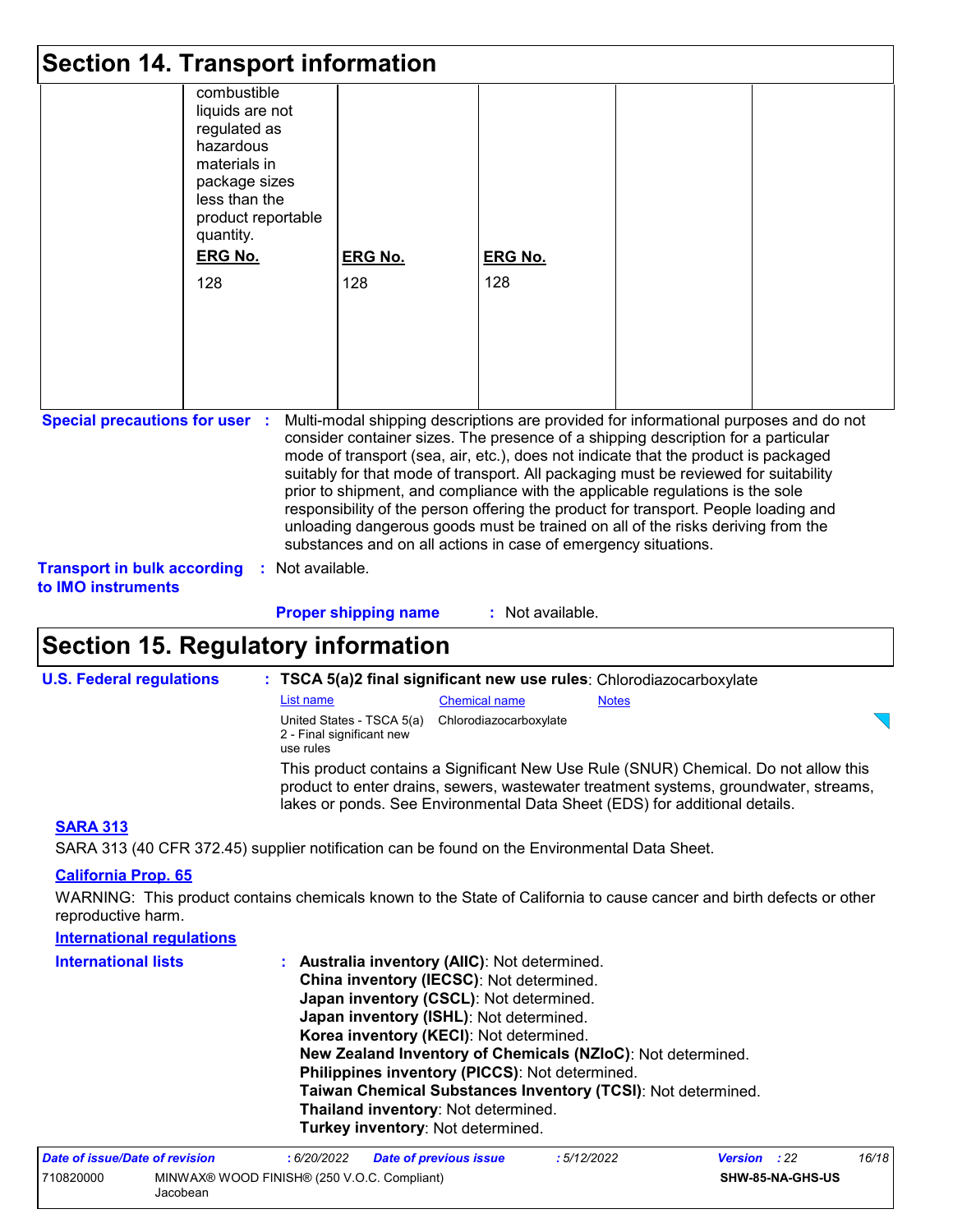### **Section 15. Regulatory information**

**Vietnam inventory**: Not determined.

### **Section 16. Other information**





**The customer is responsible for determining the PPE code for this material. For more information on HMIS® Personal Protective Equipment (PPE) codes, consult the HMIS® Implementation Manual.**

**Caution: HMIS® ratings are based on a 0-4 rating scale, with 0 representing minimal hazards or risks, and 4 representing significant hazards or risks. Although HMIS® ratings and the associated label are not required on SDSs or products leaving a facility under 29 CFR 1910.1200, the preparer may choose to provide them. HMIS® ratings are to be used with a fully implemented HMIS® program. HMIS® is a registered trademark and service mark of the American Coatings Association, Inc.**

#### **Procedure used to derive the classification**

|                                                                                                                                                                                                                                                            | <b>Classification</b>                                                                                                                                                                                                                                      | <b>Justification</b> |
|------------------------------------------------------------------------------------------------------------------------------------------------------------------------------------------------------------------------------------------------------------|------------------------------------------------------------------------------------------------------------------------------------------------------------------------------------------------------------------------------------------------------------|----------------------|
| FLAMMABLE LIQUIDS - Category 3<br>SKIN SENSITIZATION - Category 1<br><b>CARCINOGENICITY - Category 2</b><br>TOXIC TO REPRODUCTION - Category 2<br>SPECIFIC TARGET ORGAN TOXICITY (REPEATED EXPOSURE) - Category 2<br><b>ASPIRATION HAZARD - Category 1</b> | On basis of test data<br>Calculation method<br>Calculation method<br>Calculation method<br>Calculation method<br>Calculation method                                                                                                                        |                      |
| <b>History</b>                                                                                                                                                                                                                                             |                                                                                                                                                                                                                                                            |                      |
| Date of printing                                                                                                                                                                                                                                           | : 6/20/2022                                                                                                                                                                                                                                                |                      |
| Date of issue/Date of<br>revision                                                                                                                                                                                                                          | : 6/20/2022                                                                                                                                                                                                                                                |                      |
| Date of previous issue                                                                                                                                                                                                                                     | : 5/12/2022                                                                                                                                                                                                                                                |                      |
| <b>Version</b>                                                                                                                                                                                                                                             | : 22                                                                                                                                                                                                                                                       |                      |
| <b>Key to abbreviations</b>                                                                                                                                                                                                                                | : ATE = Acute Toxicity Estimate<br><b>BCF</b> = Bioconcentration Factor<br>GHS = Globally Harmonized System of Classification and Labelling of Chemicals<br>IATA = International Air Transport Association<br>$\mathsf{IRC}$ = Intermediate Bulk Container |                      |

IBC = Intermediate Bulk Container IMDG = International Maritime Dangerous Goods

LogPow = logarithm of the octanol/water partition coefficient

MARPOL = International Convention for the Prevention of Pollution From Ships, 1973 as modified by the Protocol of 1978. ("Marpol" = marine pollution) N/A = Not available

SGG = Segregation Group

UN = United Nations

**Indicates information that has changed from previously issued version.**

#### **Notice to reader**

**It is recommended that each customer or recipient of this Safety Data Sheet (SDS) study it carefully and consult resources, as necessary or appropriate, to become aware of and understand the data contained in this SDS and any hazards associated with the product. This information is provided in good faith and believed to be accurate as of the effective date herein. However, no warranty, express or implied, is given. The information presented here applies only to the product as shipped. The addition of any material can change the composition, hazards and risks of the product. Products shall not be repackaged, modified, or tinted except as specifically instructed by the manufacturer, including but not limited to the incorporation of products not specified by the manufacturer, or the use or addition of products in proportions not specified by the manufacturer. Regulatory requirements** 

| Date of issue/Date of revision |                                                         | 6/20/2022 | Date of previous issue | : 5/12/2022 | <b>Version</b> : 22 |                  | 17/18 |
|--------------------------------|---------------------------------------------------------|-----------|------------------------|-------------|---------------------|------------------|-------|
| 710820000                      | MINWAX® WOOD FINISH® (250 V.O.C. Compliant)<br>Jacobean |           |                        |             |                     | SHW-85-NA-GHS-US |       |